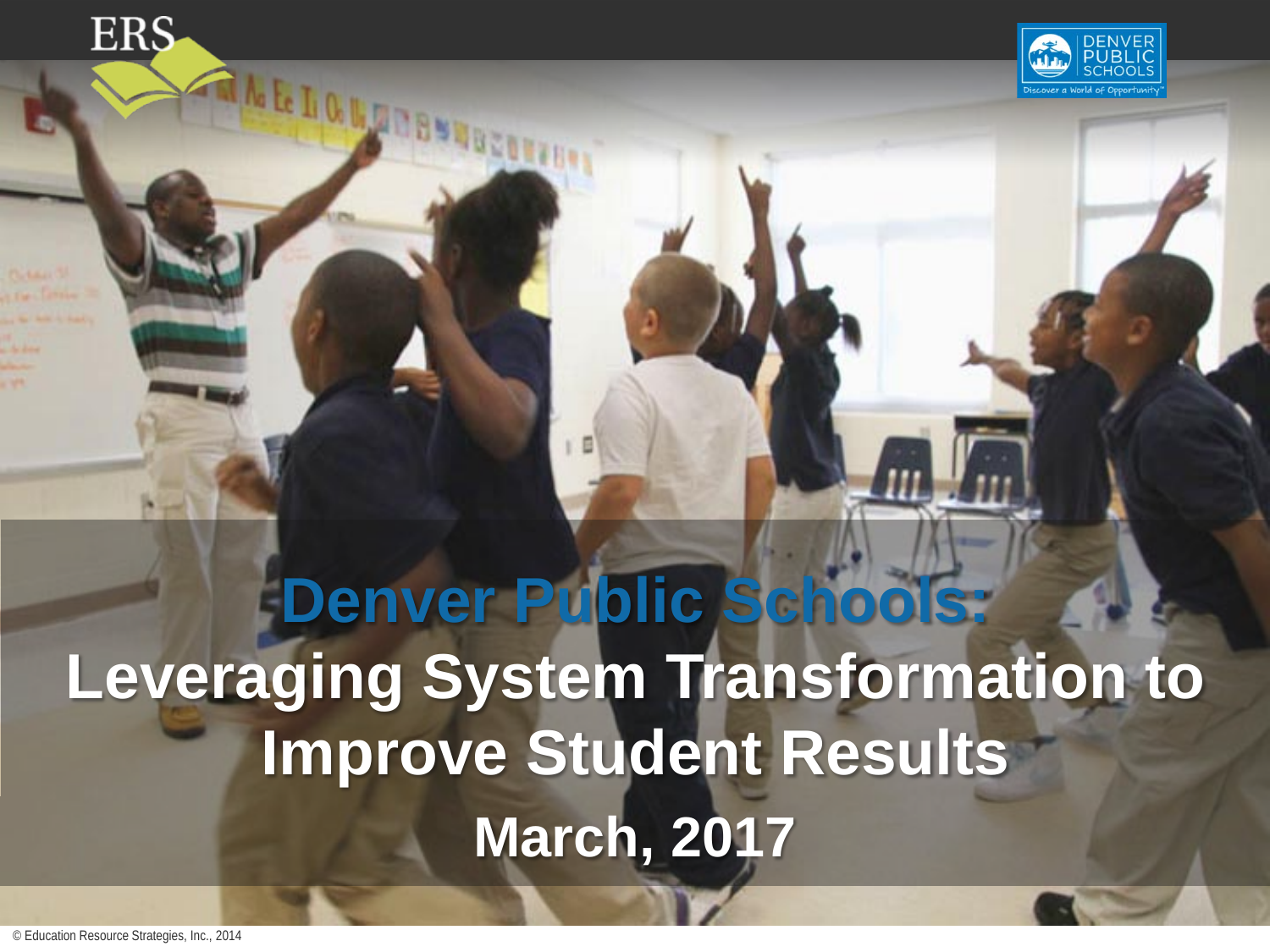Education Resource Strategies (ERS) is a non-profit organization dedicated to transforming how urban school systems organize resources (people, time, technology, and money) so that every school succeeds for every student.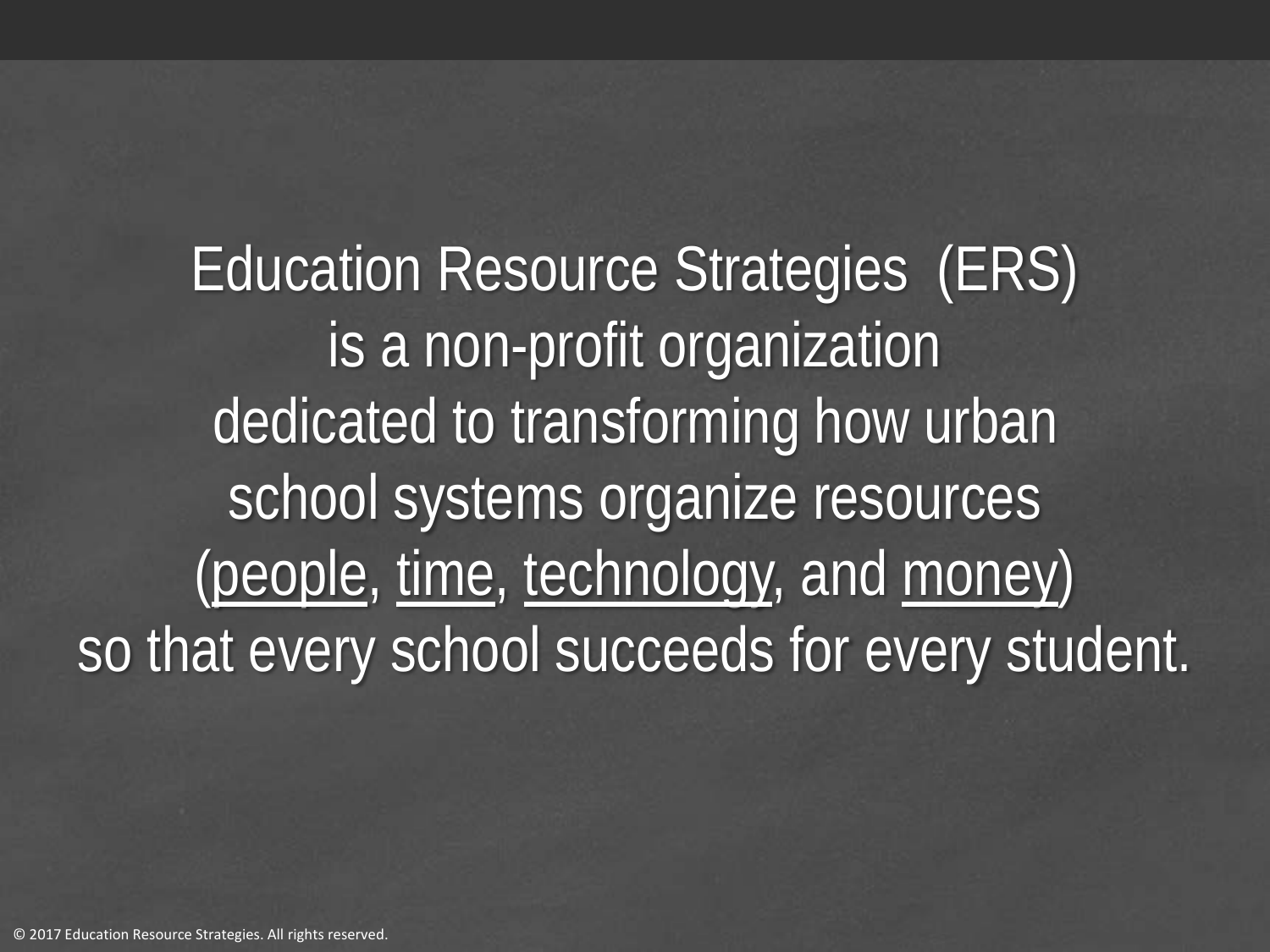**Over the last 10 years, ERS has worked closely with the nation's largest school systems to improve resource use** 

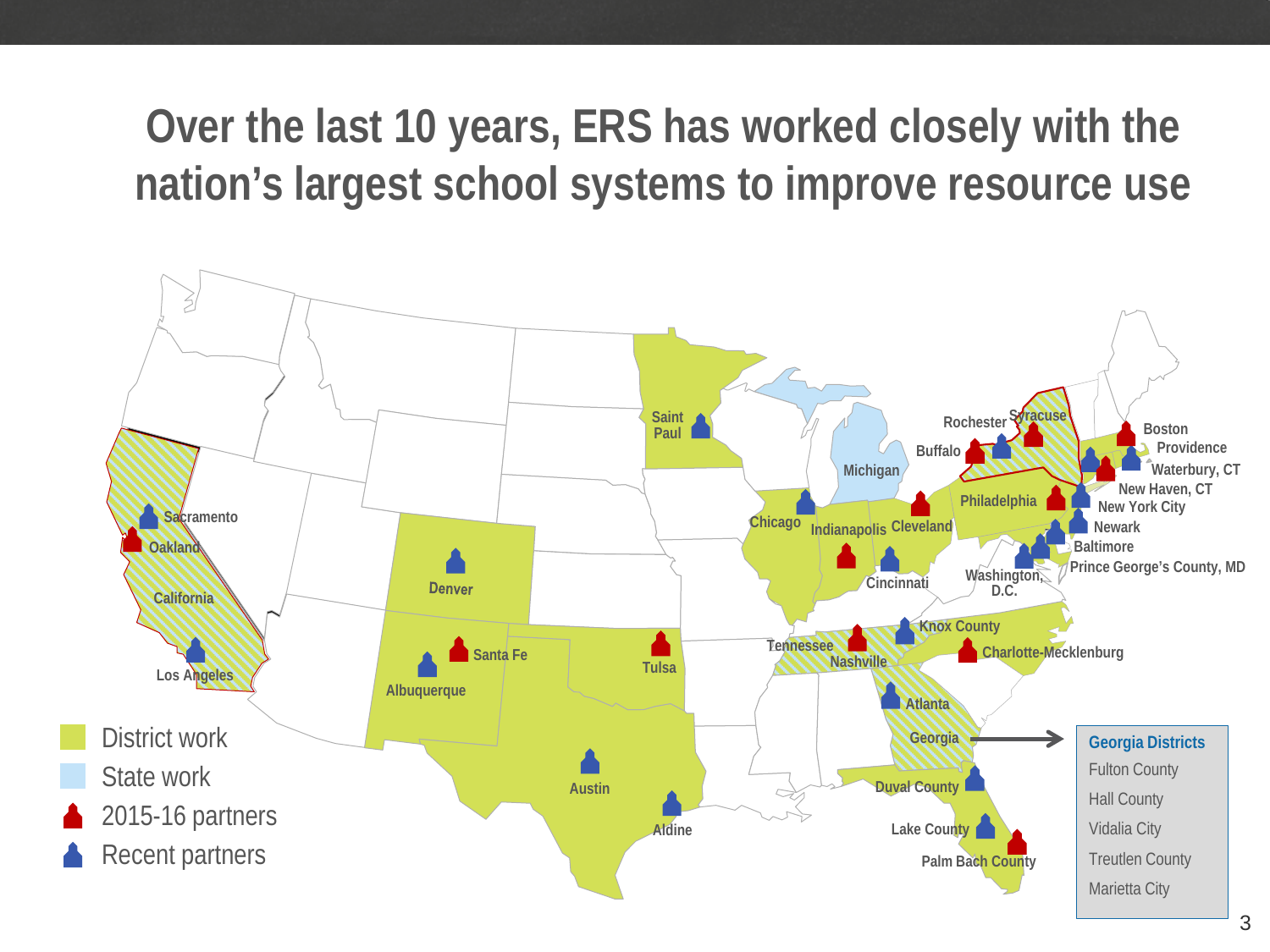# **Why school systems?**



#### *EFFECTIVE SCHOOLS*

Coherent systems that give schools the flexibility, capacity, and support they need

Schools that deliberately manage talent, time, and money around a clear instructional model

#### *EFFECTIVE TEACHING*

High-quality instruction that is aligned with **standards** 

*SUCCESSFUL STUDENTS*

**Every student succeeds**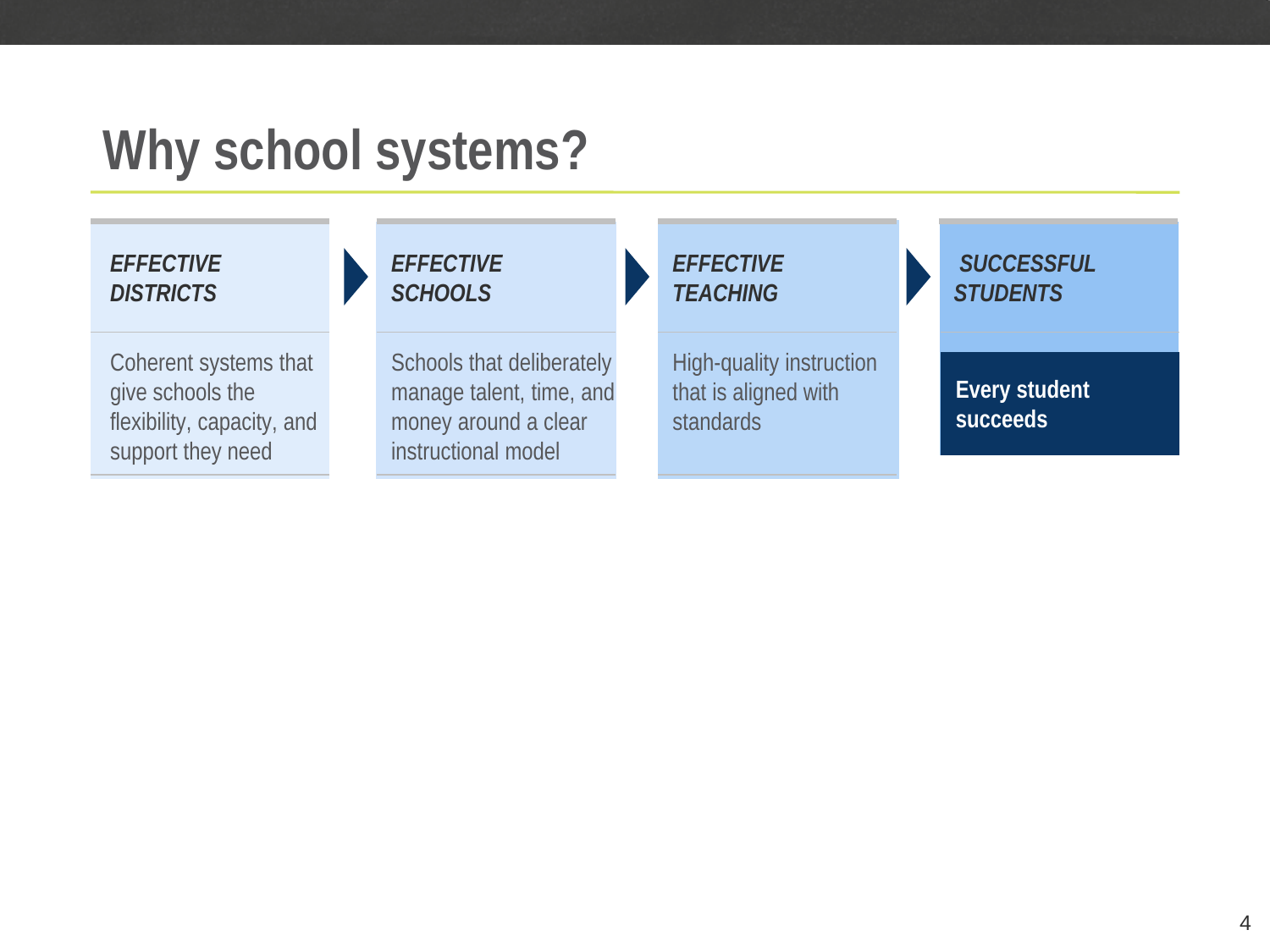# **What is the School System 2020 Diagnostic?**

| <b>EFFECTIVE</b><br><b>DISTRICTS</b>                                                                           | <b>EFFECTIVE</b><br><b>SCHOOLS</b>                                                                   | <b>EFFECTIVE</b><br><b>TEACHING</b>                                                  | <b>SUCCESSFUL</b><br><b>STUDENTS</b> |
|----------------------------------------------------------------------------------------------------------------|------------------------------------------------------------------------------------------------------|--------------------------------------------------------------------------------------|--------------------------------------|
| Coherent systems that<br>give schools the<br>flexibility, capacity, and<br>support they need                   | Schools that deliberately<br>manage talent, time, and<br>money around a clear<br>instructional model | High-quality instruction<br>that is aligned with<br>standards                        | Every student<br>succeeds            |
| Do your district's<br>structures and<br>policies maximize the<br>enabling conditions<br>for excellent schools? | Are practices and<br>resource use aligned<br>with high performing<br>strategies at every<br>school?  | Are the structures in<br>place to improve<br>instructional quality<br>and alignment? |                                      |

- **District Impact:** To help district leaders answer these questions and identify and track changes to *System Conditions* and *Resource Use* that lead to improved student achievement
- **Field Building:** To build a data set of where districts are along this spectrum, to highlight best practices and ultimately to demonstrate that creating system conditions that promote the strategic use of resources in districts and schools drives improved student outcomes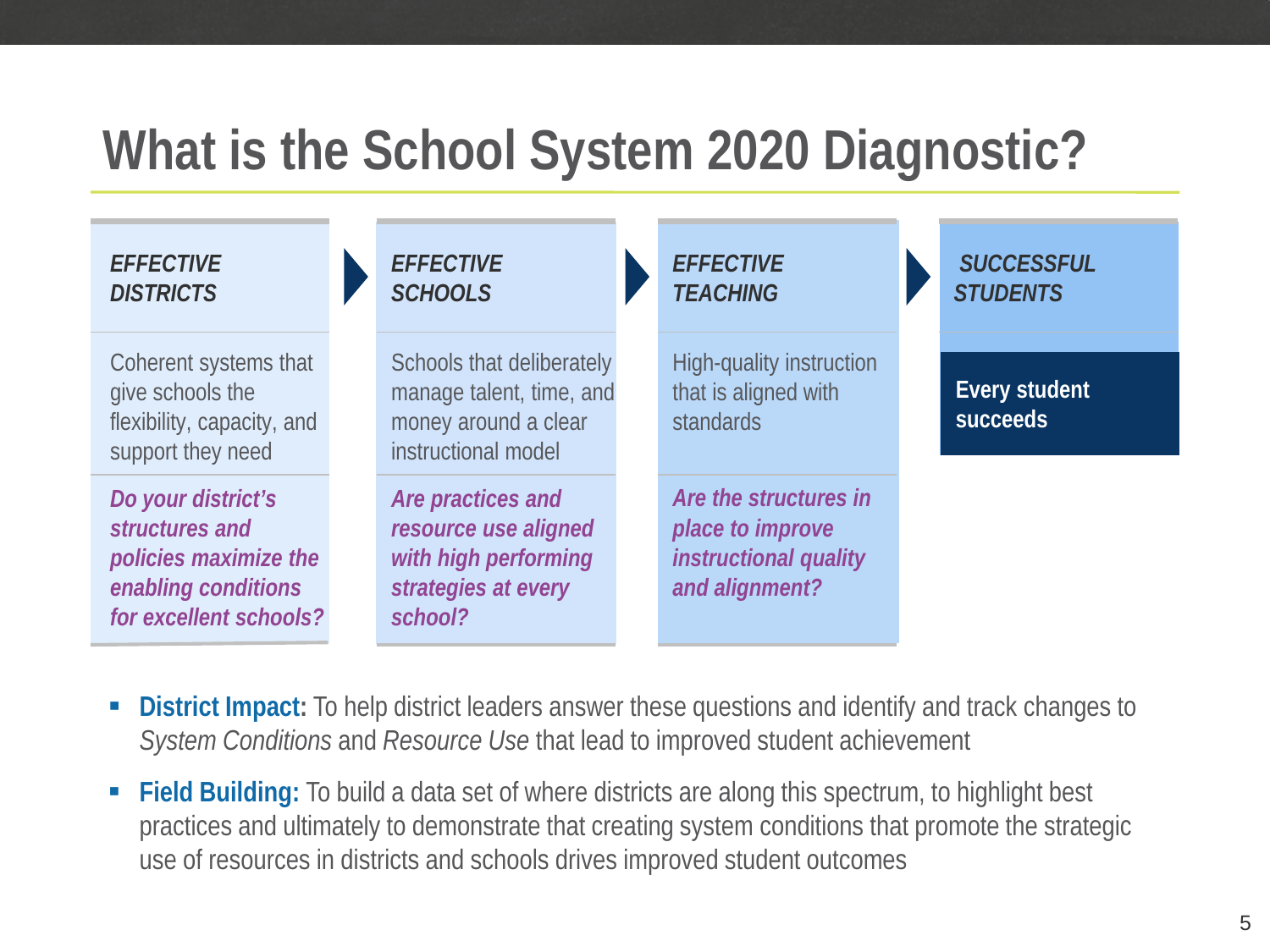**School System 20/20 identifies key transformational levers across seven areas of district activity**

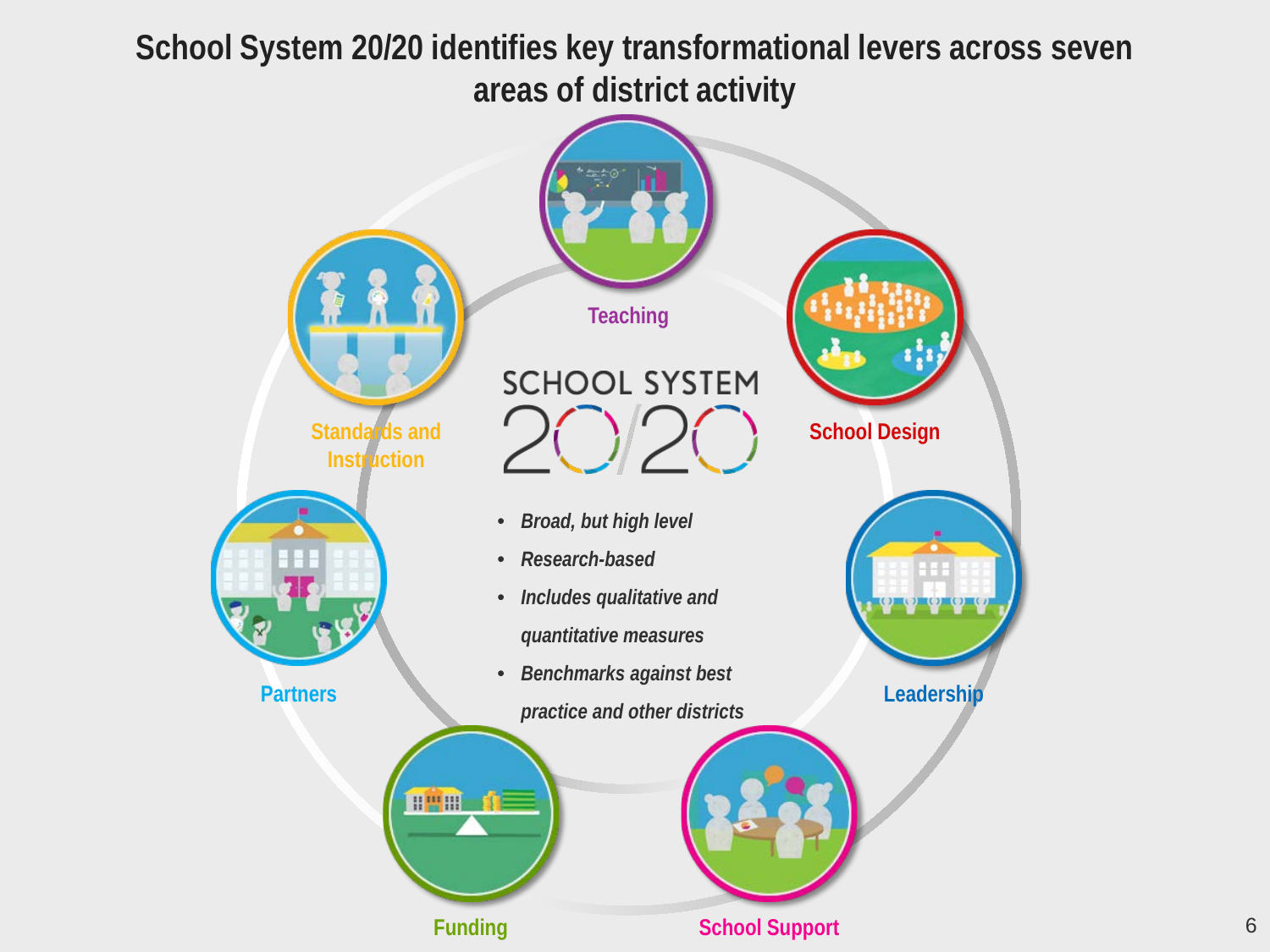**To date we have conducted School System 20/20 in 16 districts, including 3 districts we've identified as best practice case studies:**

**"I've been inundated with so much information, and this is by far the most strategic, easiest to understand and most useful."** *- Dr. Sonja Santelises, Superintendent,*  **Baltimore City Schools** 

Addison, NY (2016) **Aldine, TX (2014)** Baltimore City, MD (2016) Boston, MA (2015) Charlotte, NC (2016) Cleveland, OH (2016) **Denver, CO (2016)** The *above were successful in*  $\blacksquare$ El Paso, TX (2017) Indianapolis, IN (2015) **Lawrence, MA (2014)** Memphis, TN (2017) Norwalk, CT (2016) Oakland, CA (2015) Palm Beach County, FL (2015) Tulsa, OK (2015) Spring Branch, TX (2017)

*doing what is the hardest thing, which is making the link between budget and school design…If we had this information as we were developing our strategic plan, we would have had a better strategic operating plan."* -Steven Adamowski, Norwalk

**Superintendent** 

7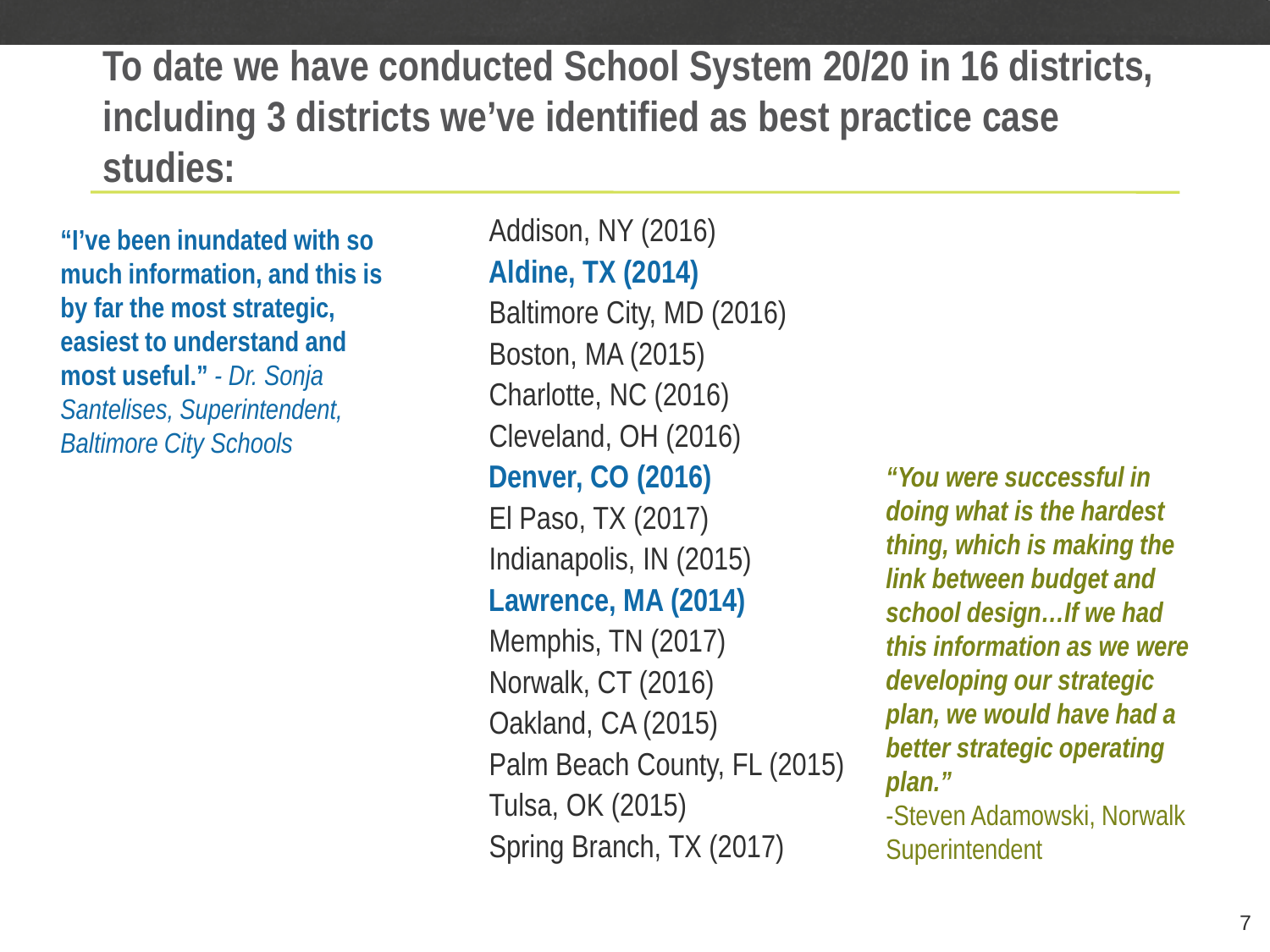## **Looking at this information helps us to understand:**

- **How does** *performance* growth in DPS compare to other districts in Colorado and nationwide?
- **What** *actions over the past five years* **have driven** changes in system conditions, resource use, and student outcomes?
- *How does DPS compare* to other leading districts and research-based best practice?
- Where should DPS *target future investments*?
- What can other *district leaders and policy makers*  learn from DPS' experience?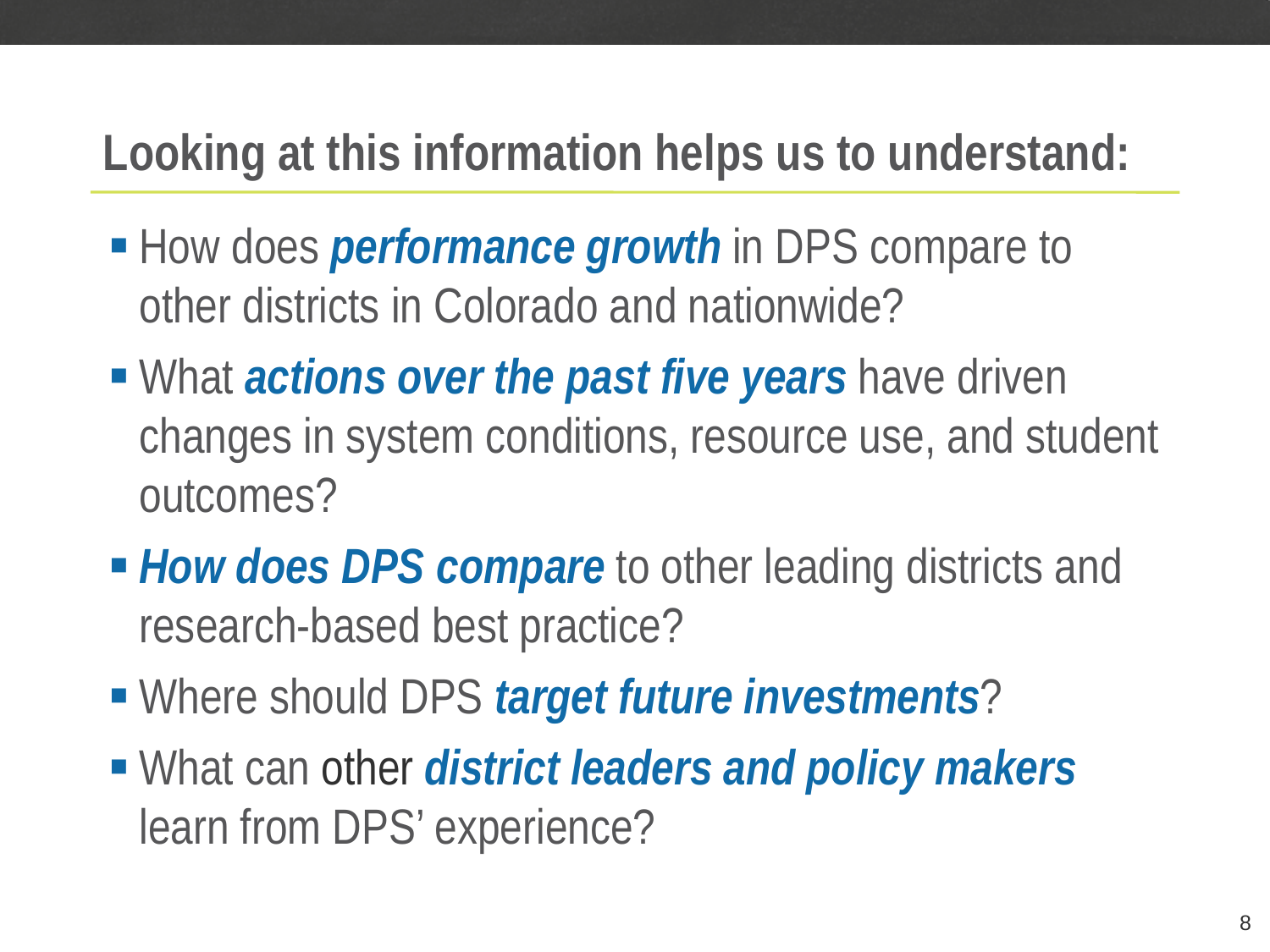# **What is our history with DPS?**

- ERS has partnered with DPS over the past 8 years on a number of paid engagements
- **ERS** is currently engaged with DPS in two areas:
	- **Teacher compensation workshops**
	- New teacher case studies with DPS-specific supplement
- **The work we are reviewing today was funded by the** *Charles and Lynn Schusterman Foundation* as a case study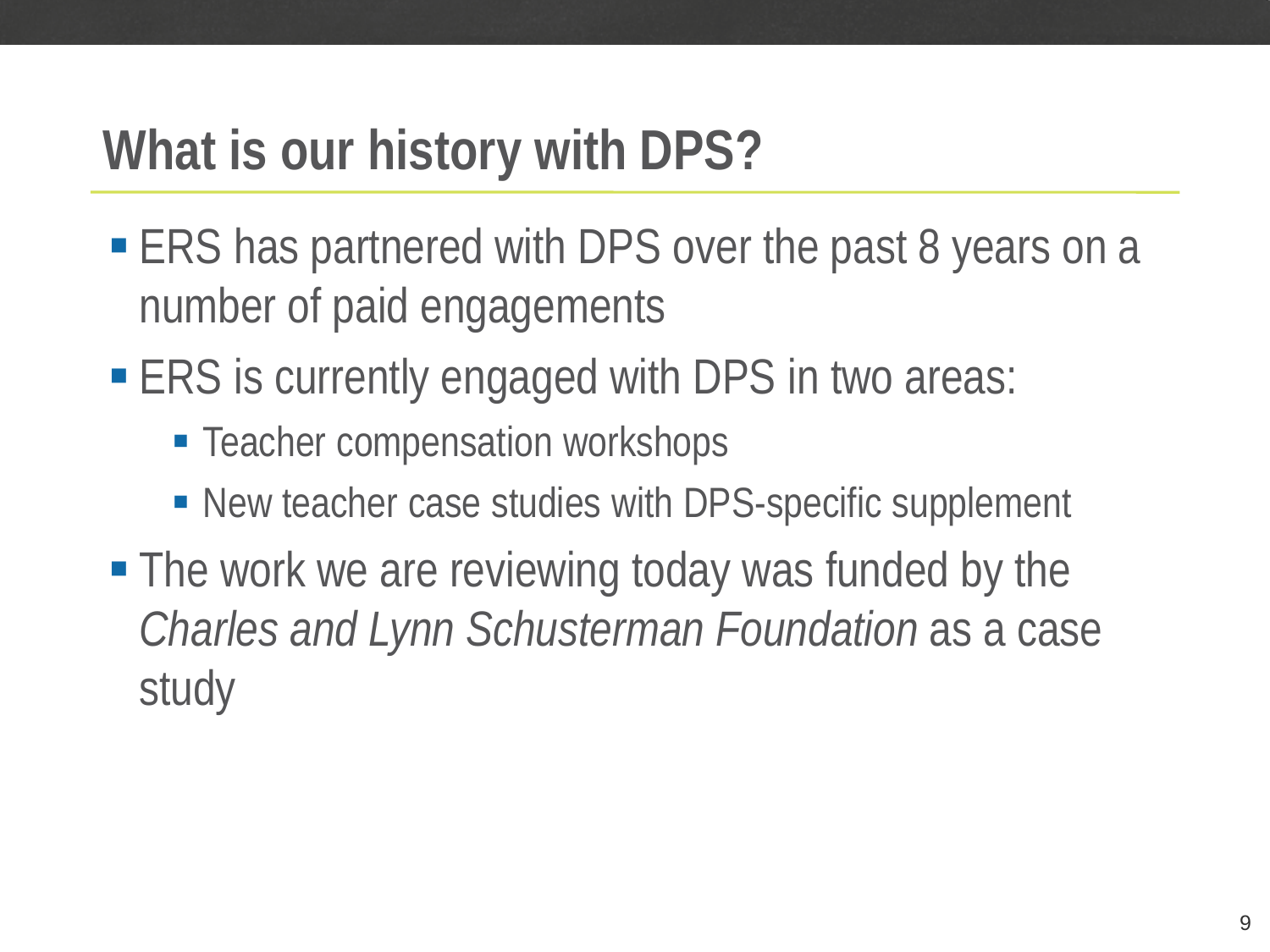# **DPS' performance story**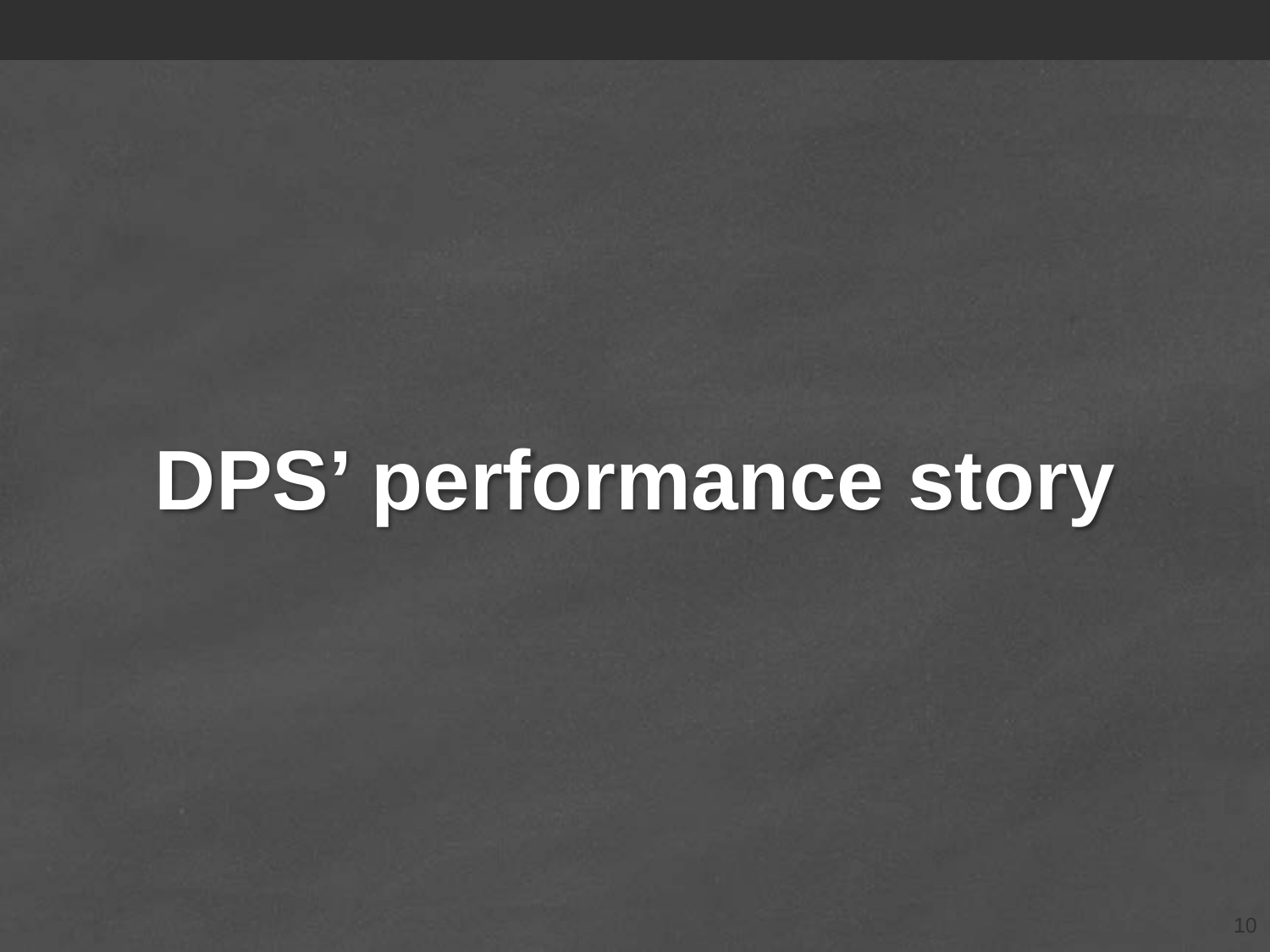#### **According to Stanford NCES comparison data, DPS had the second highest growth of any district >25K nationwide between 2009-10 and 2012-13**

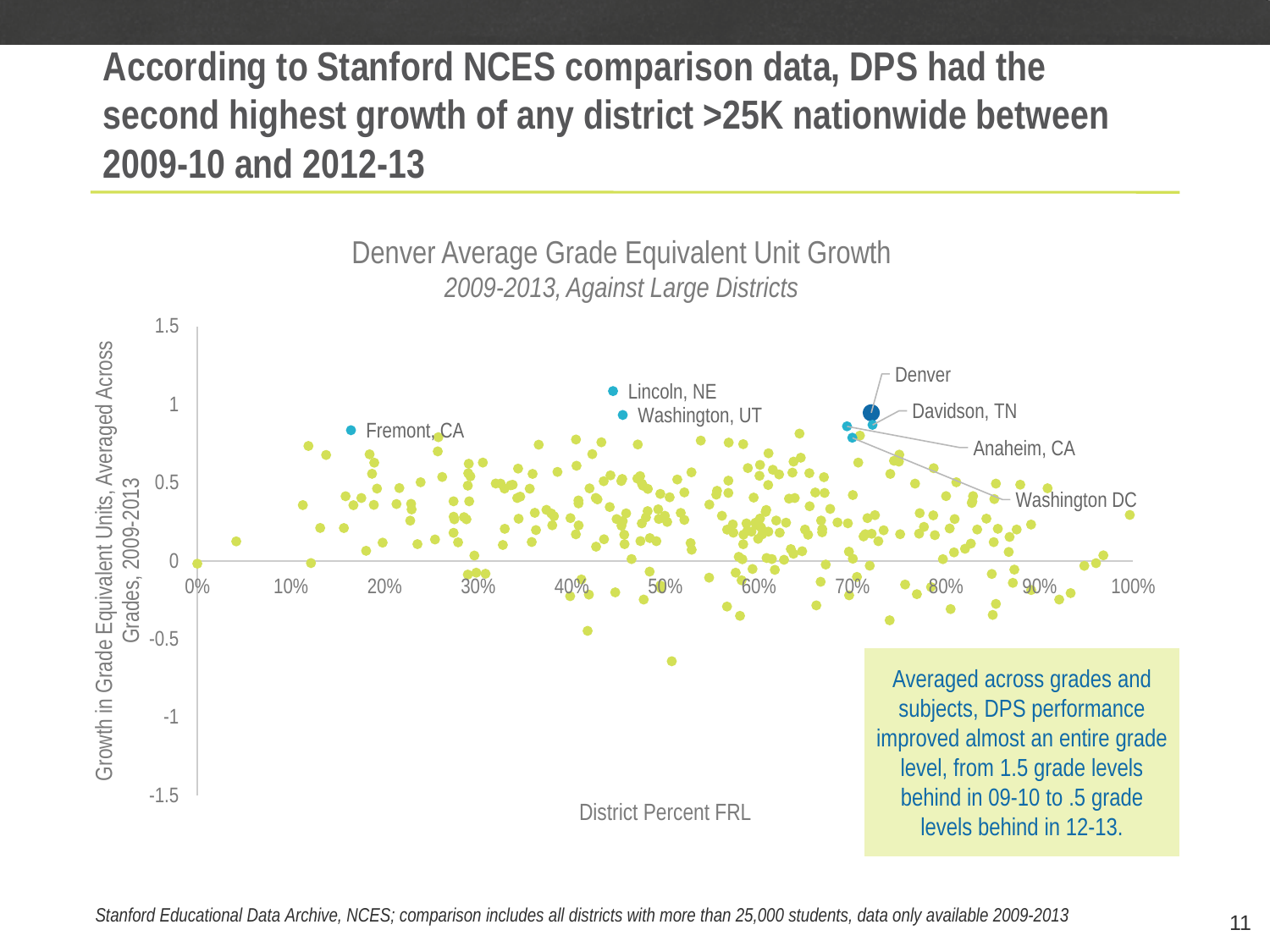### **…and within Colorado**





#### 12 *Source:* Colorado Department of Education, Achievement Percentile Rank Report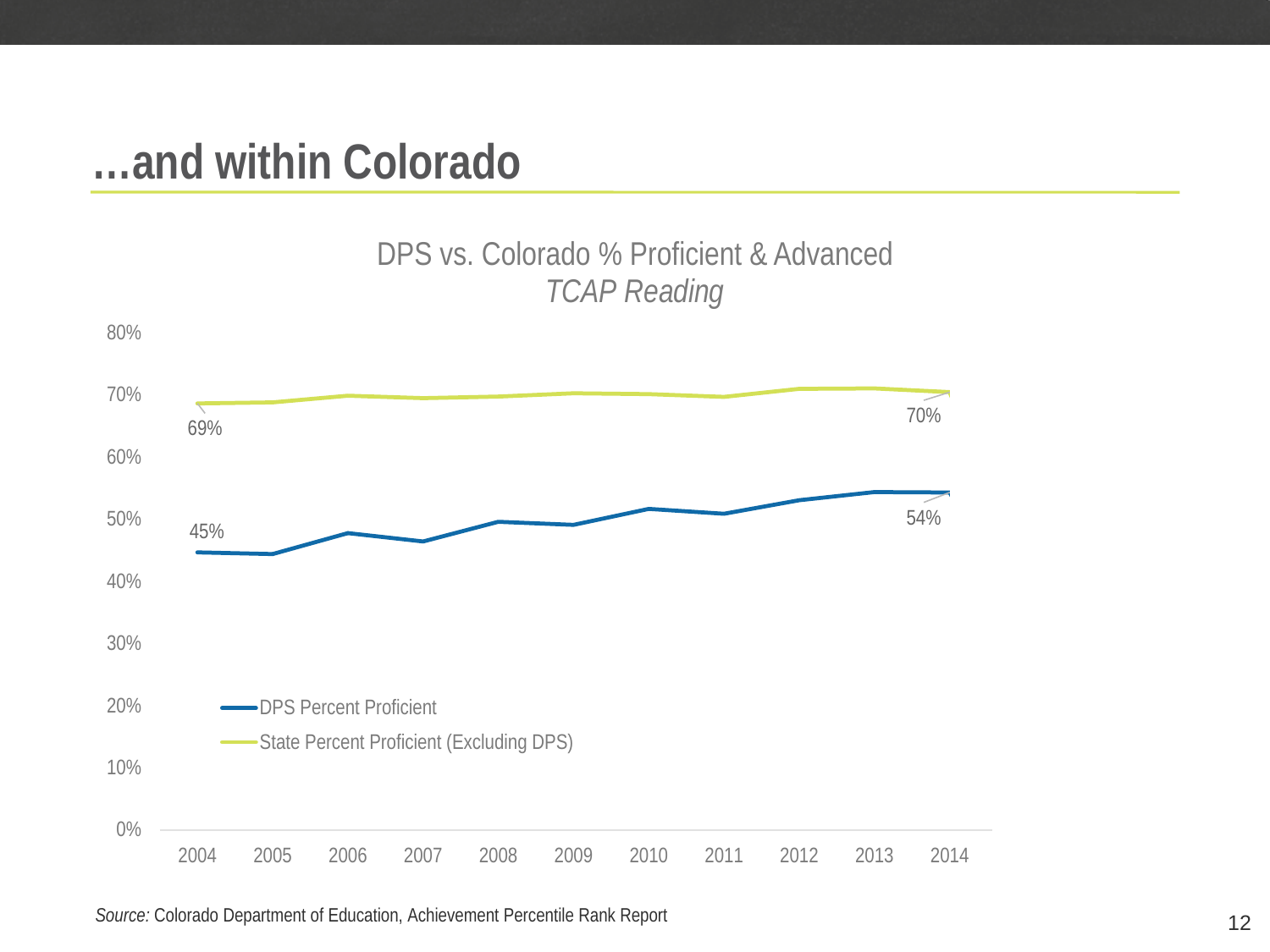# **Proficiency increased across all subgroups**



Source: CDE website-DPS student enrollment & performance data, 2004-2014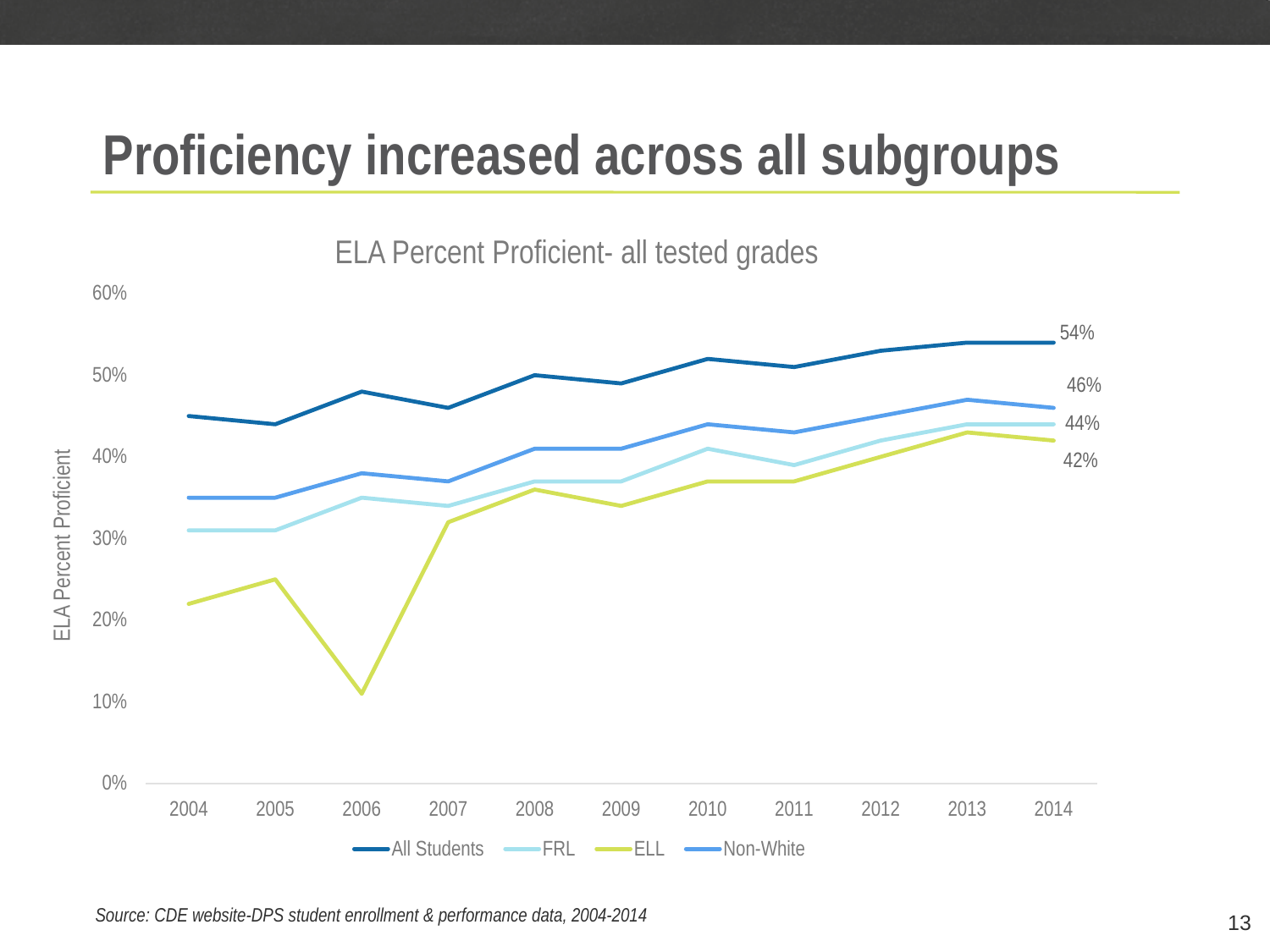### **And across both charter** *and* **district-run schools**



ELA Percent Proficient by School Type

*Source: CDE website-DPS student enrollment & performance data, 2004-2014* 14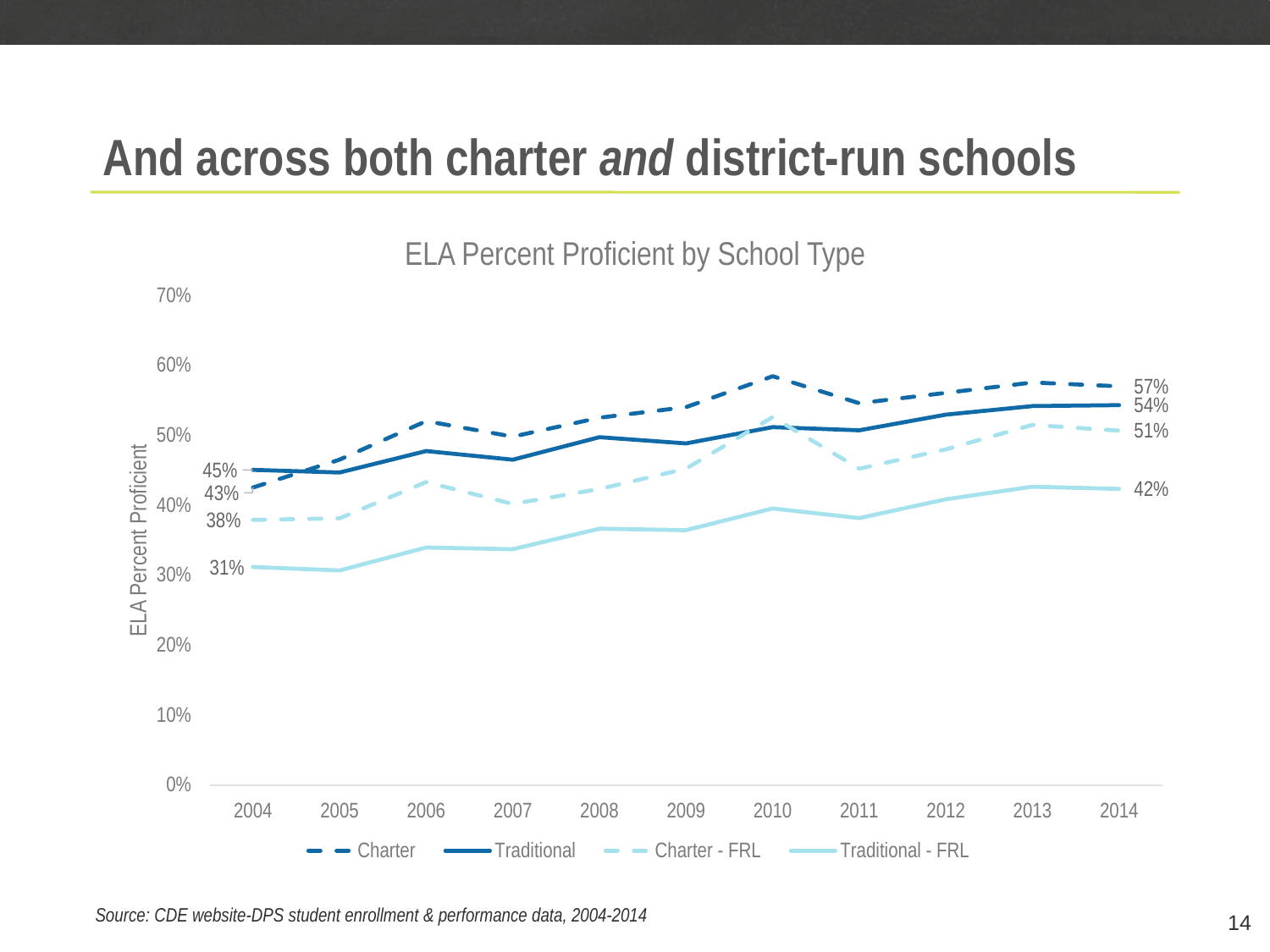**The combination of improvements across charter and district schools with a shift of student into charters increased DPS' % proficient in ELA from 49% to 54% between 2008 and 2014**

*Charter school improvement:* 8% of students were in charter schools from 08-14; proficiency in those schools improved on average 4 points

*District-run school improvement:* DPS-run schools gained on average 4% pts proficiency since 2008. In 2008 these schools served 92% of students.

*Shift from district-run to charter:* From 2008 to 2014, 7% of students moved from district schools to charter schools. In addition to the 4% they would have gained in district schools (in dark blue), the schools they moved into were performing 4% better than the district-run schools, accounting for 5% of the overall improvement.

% of Performance Improvement by source



15 *Source: ERS Analysis*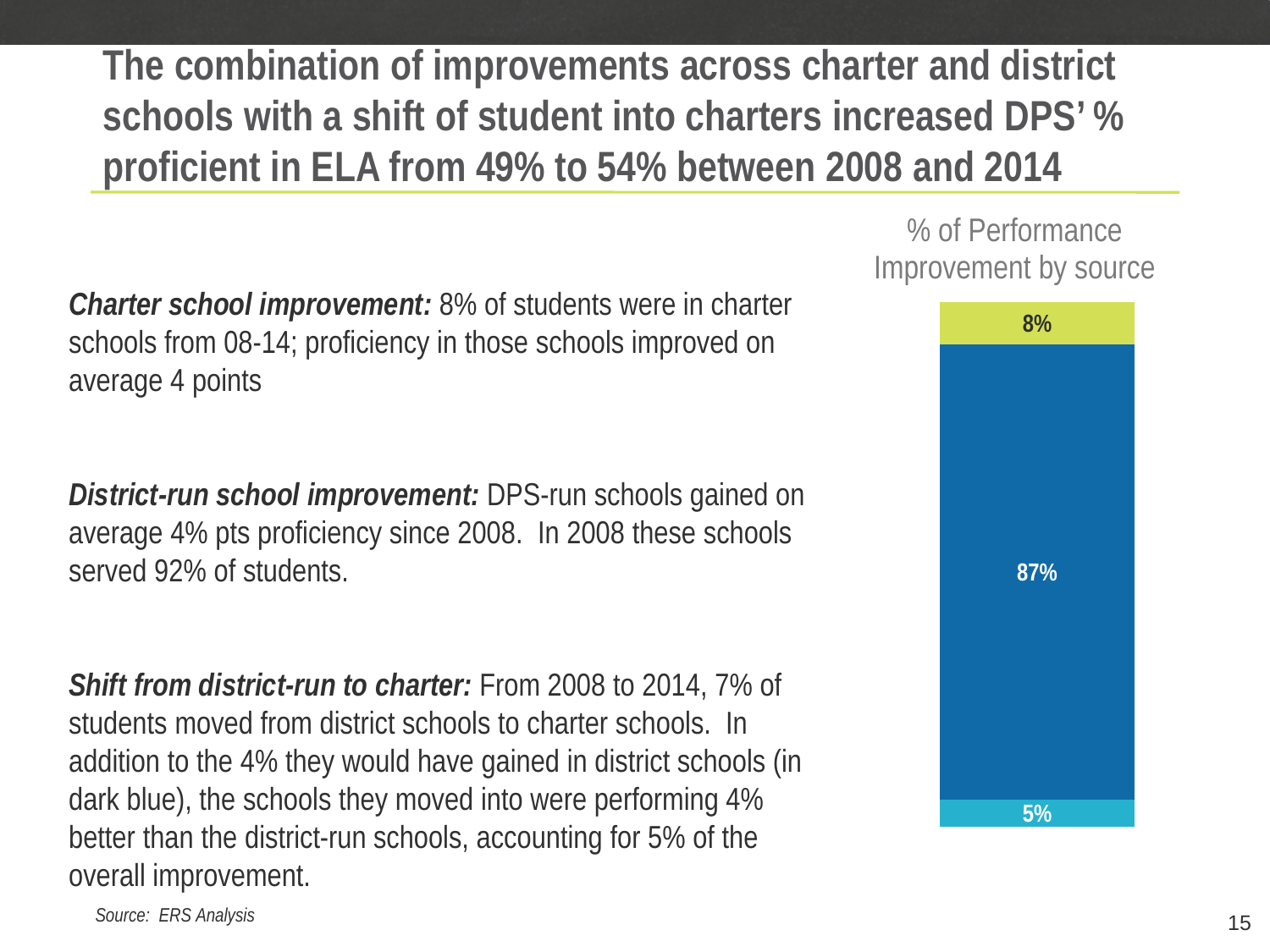# **And despite DPS having a significantly higher need population than the rest of the state…**

62% 62% 68% 64% 66% 66% 71% 72% 72% 71% 72% 70% 68% 27% 28% 31% 31% 31% 32% 35% 37% 38% 38% 39% 38% 39% 0% 10% 20% 30% 40% 50% 60% 70% 80% 2004 2005 2006 2007 2008 2009 2010 2011 2012 2013 2014 2015 2016 DPS % FRL State % FRL (Excluding DPS)

% of students eligible for free and reduced lunch

16 *Source:* Colorado Department of Education, Achievement Percentile Rank Report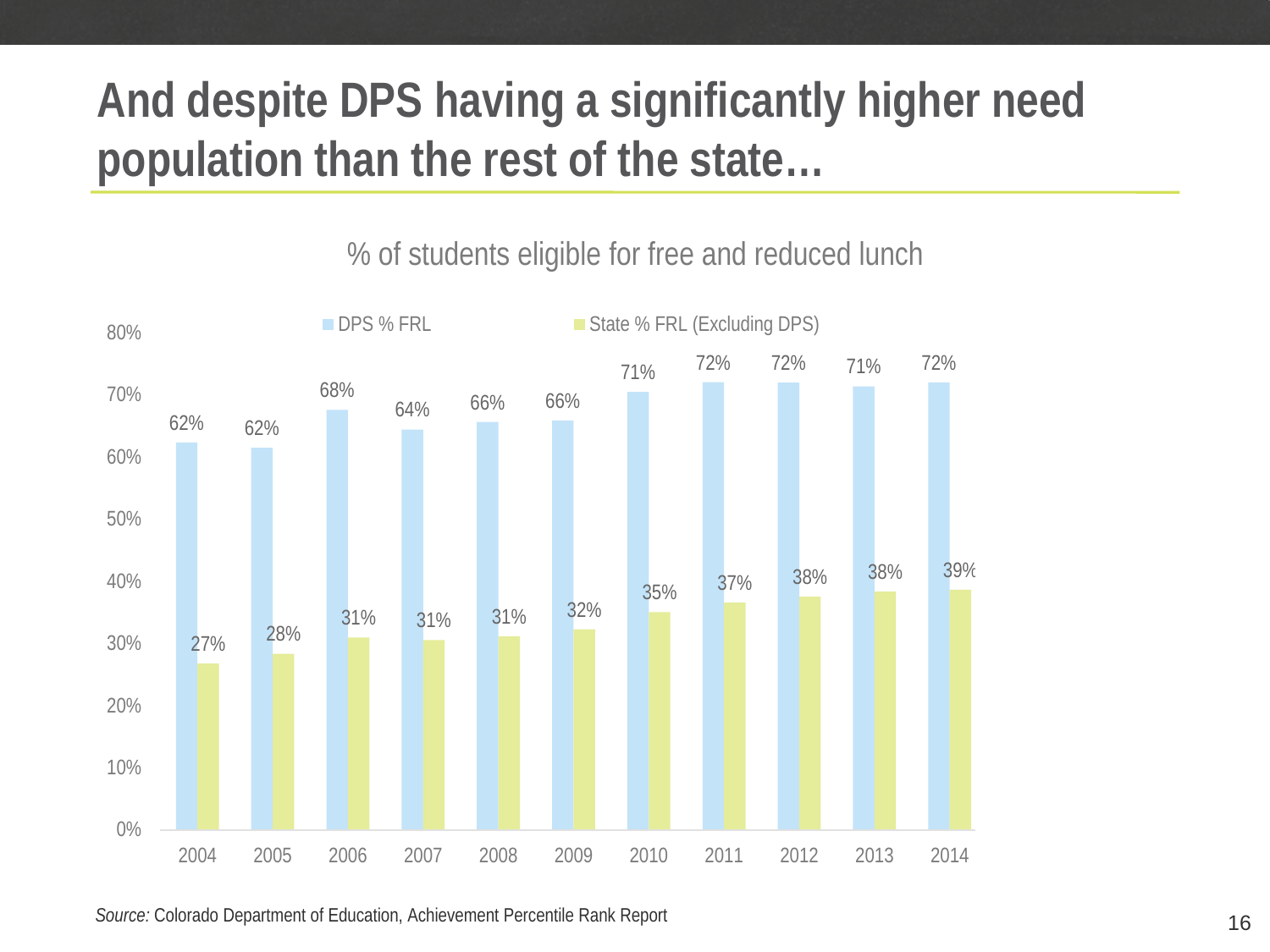#### **..gaps with the state for ELL and FRL students narrowed; and as of 2014 DPS was outperforming the state with white students**



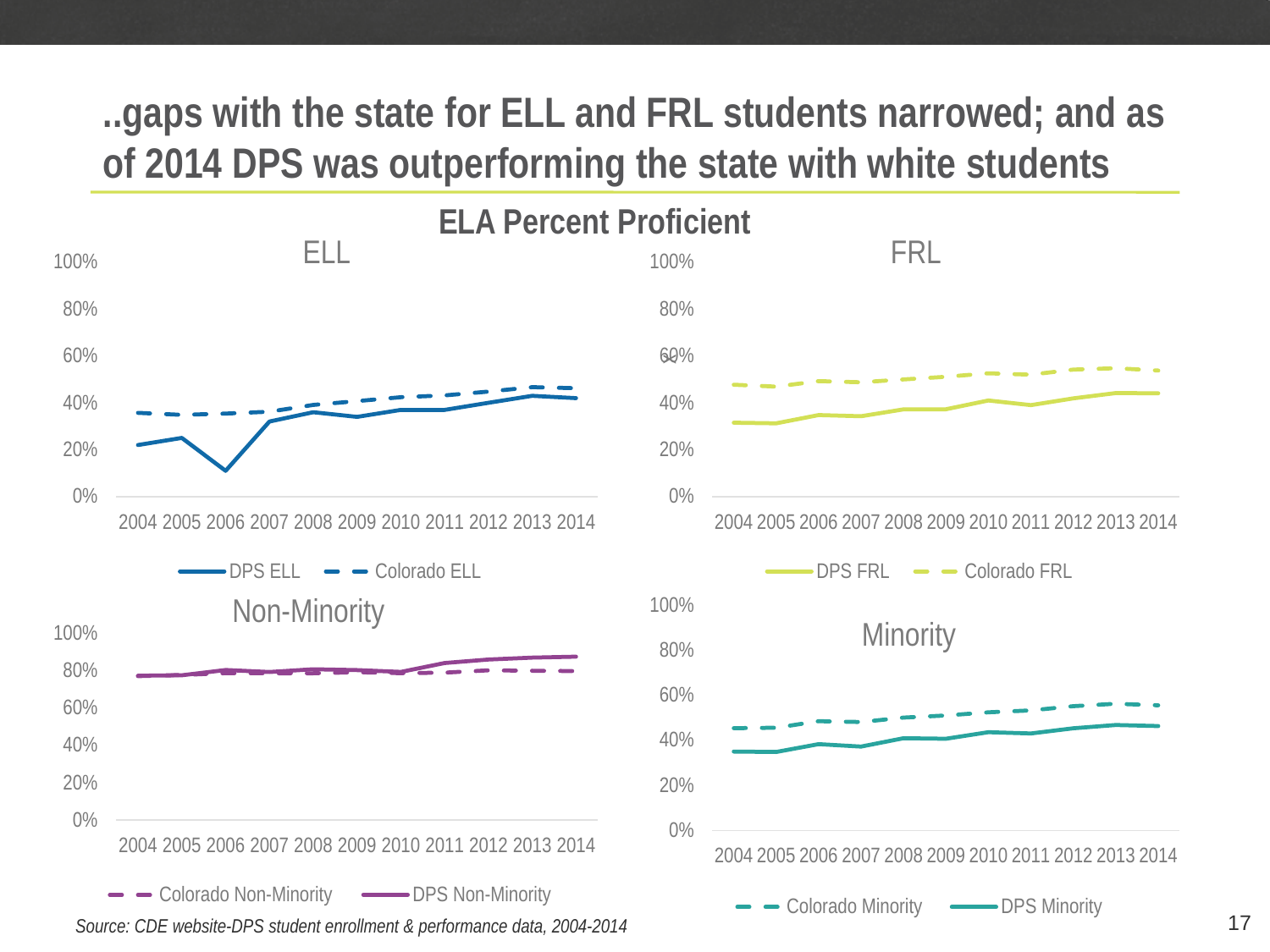#### **Though we don't have national comparison data beyond 2013, state data indicates that DPS' improvement trajectory has continued and even steepened**



18 *Source:* Colorado Department of Education, Achievement Percentile Rank Report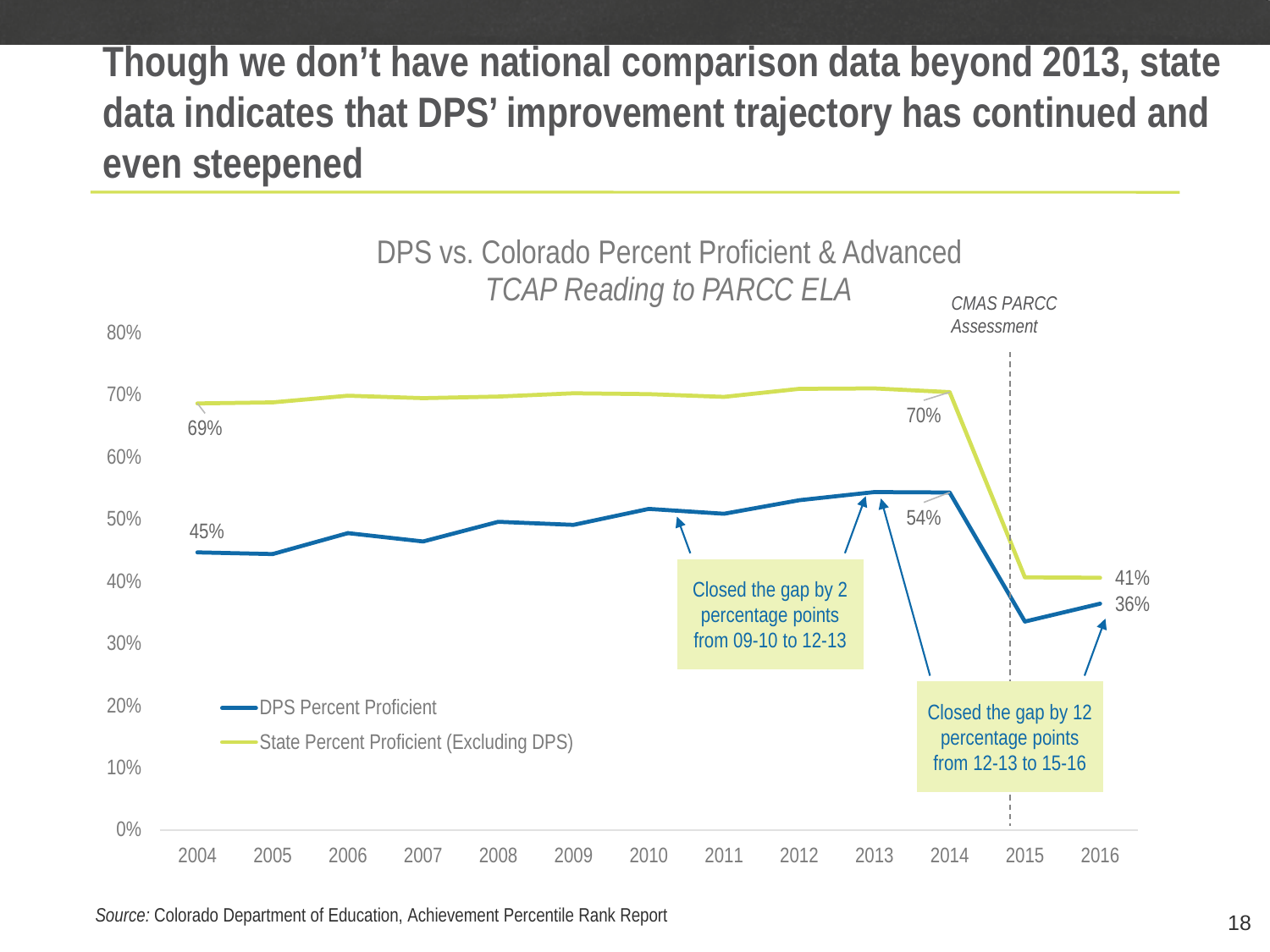# **More than might be suggested by the narrowing need gap with the rest of the state**

#### % of students eligible for free and reduced lunch



19 *Source:* Colorado Department of Education, Achievement Percentile Rank Report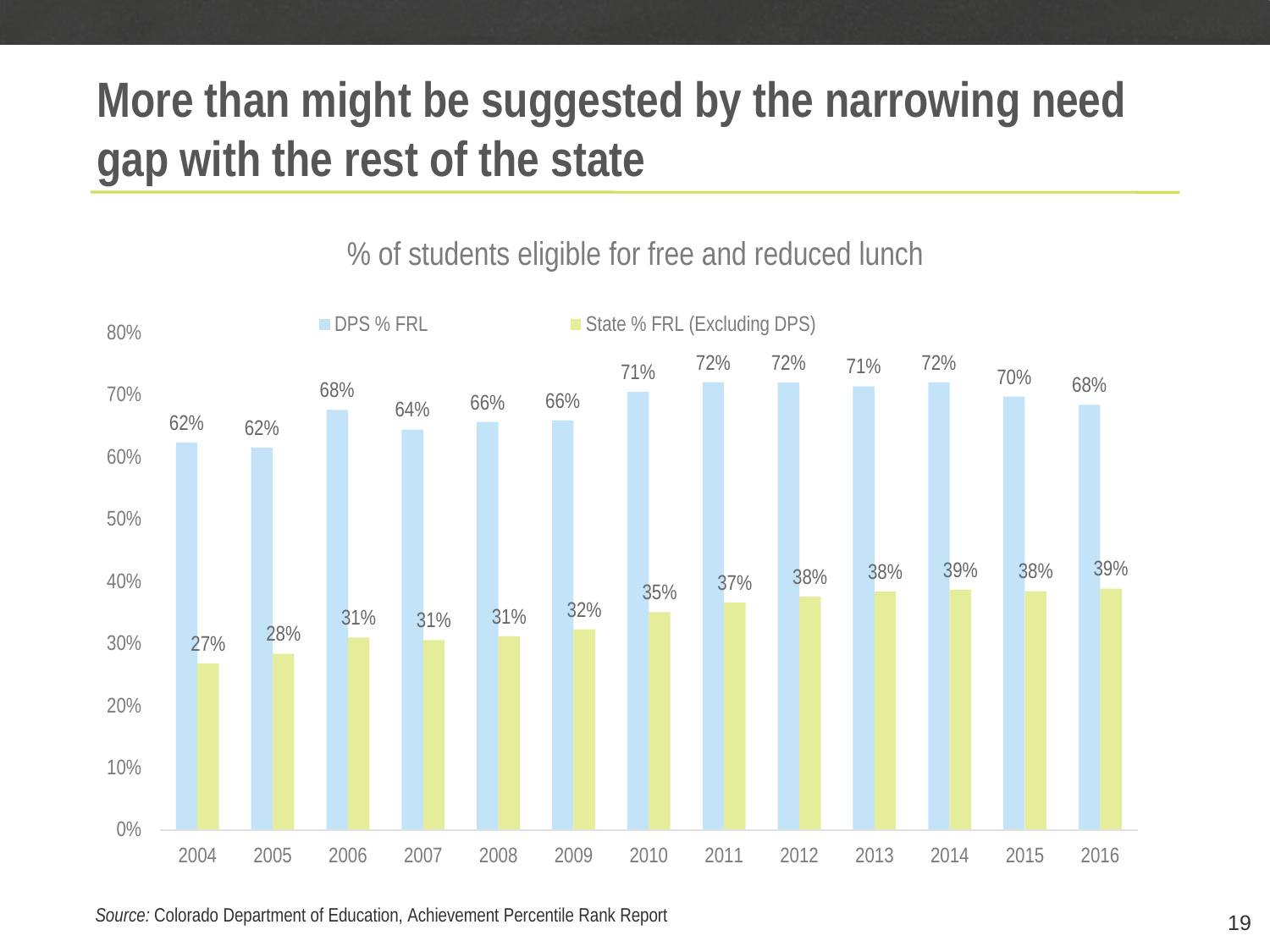# **How did DPS do it?**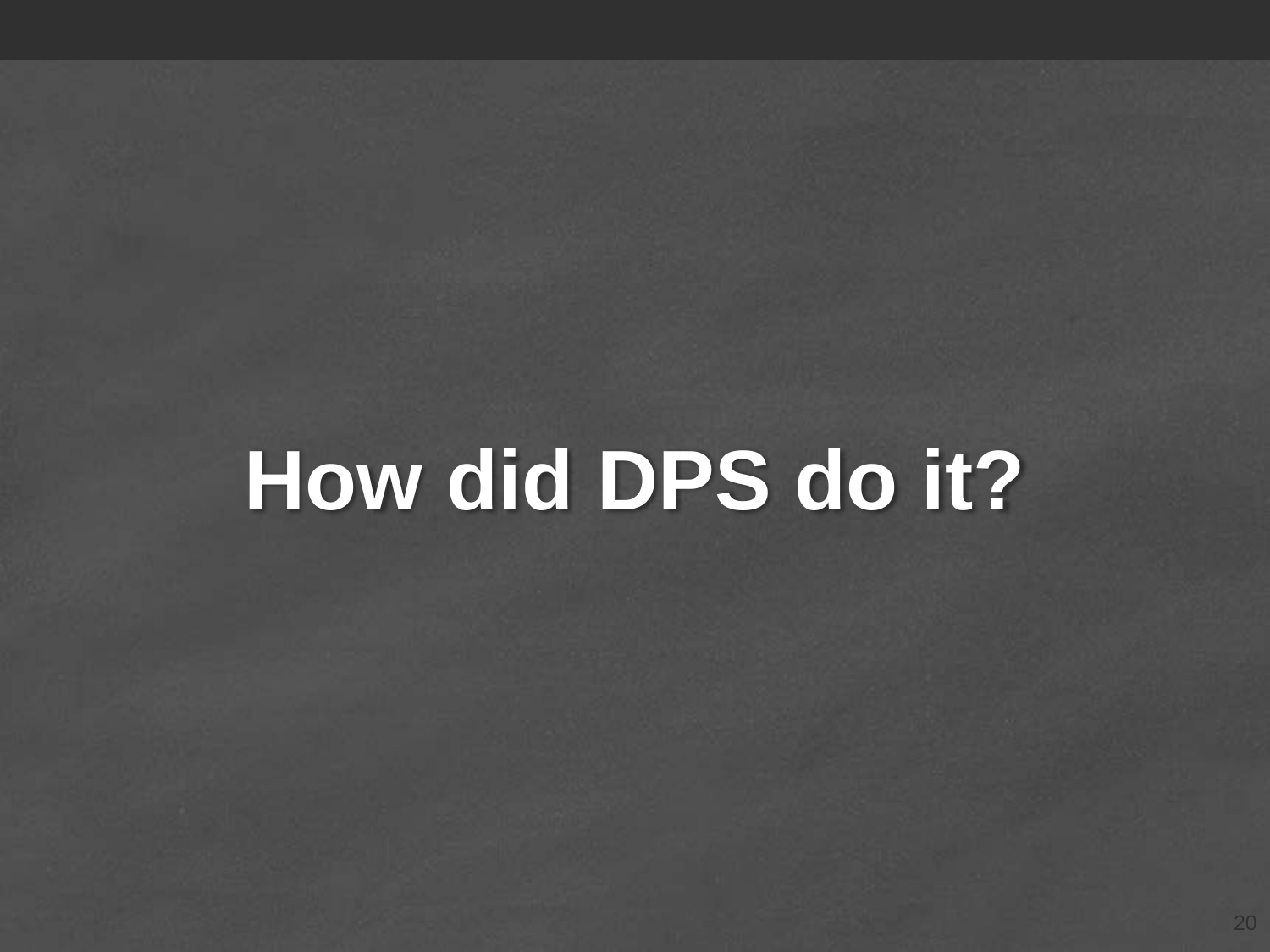**The School System 20/20 framework identifies the key transformations we believe that districts must make to drive significant, sustained improvement**

| System 20/20 Area |                       | <b>Key transformations</b>                                                                                                                                                   |  |  |  |
|-------------------|-----------------------|------------------------------------------------------------------------------------------------------------------------------------------------------------------------------|--|--|--|
|                   | <b>STANDARDS</b>      | Rigorous, information-age standards with effective curricula, instructional<br>strategies, and assessments to achieve them.                                                  |  |  |  |
|                   | <b>TEACHING</b>       | Selective hiring, development, and strategic assignment to schools and<br>$\bullet$<br>teams. Career path and compensation enable growth and reward<br>contribution.         |  |  |  |
|                   | <b>SCHOOL DESIGN</b>  | Schools with restructured teams and schedules: personalized learning and<br>$\bullet$<br>support that responds to student needs and promotes instructional<br>collaboration. |  |  |  |
|                   | <b>LEADERSHIP</b>     | Clear standards and accountability with the support school leaders need to<br>$\bullet$<br>succeed.                                                                          |  |  |  |
|                   | <b>SCHOOL SUPPORT</b> | A central office that serves as a strategy partner, leveraging data to increase<br>$\bullet$<br>efficiency and identify best practices.                                      |  |  |  |
| <b>ISH I</b>      | <b>FUNDING</b>        | A central office that serves as a strategy partner, leveraging data to increase<br>$\bullet$<br>efficiency and identify best practices.                                      |  |  |  |
|                   | <b>PARTNERS</b>       | Partnering with families, community institutions, youth service<br>$\bullet$<br>organizations, and online instructors to serve students' needs.                              |  |  |  |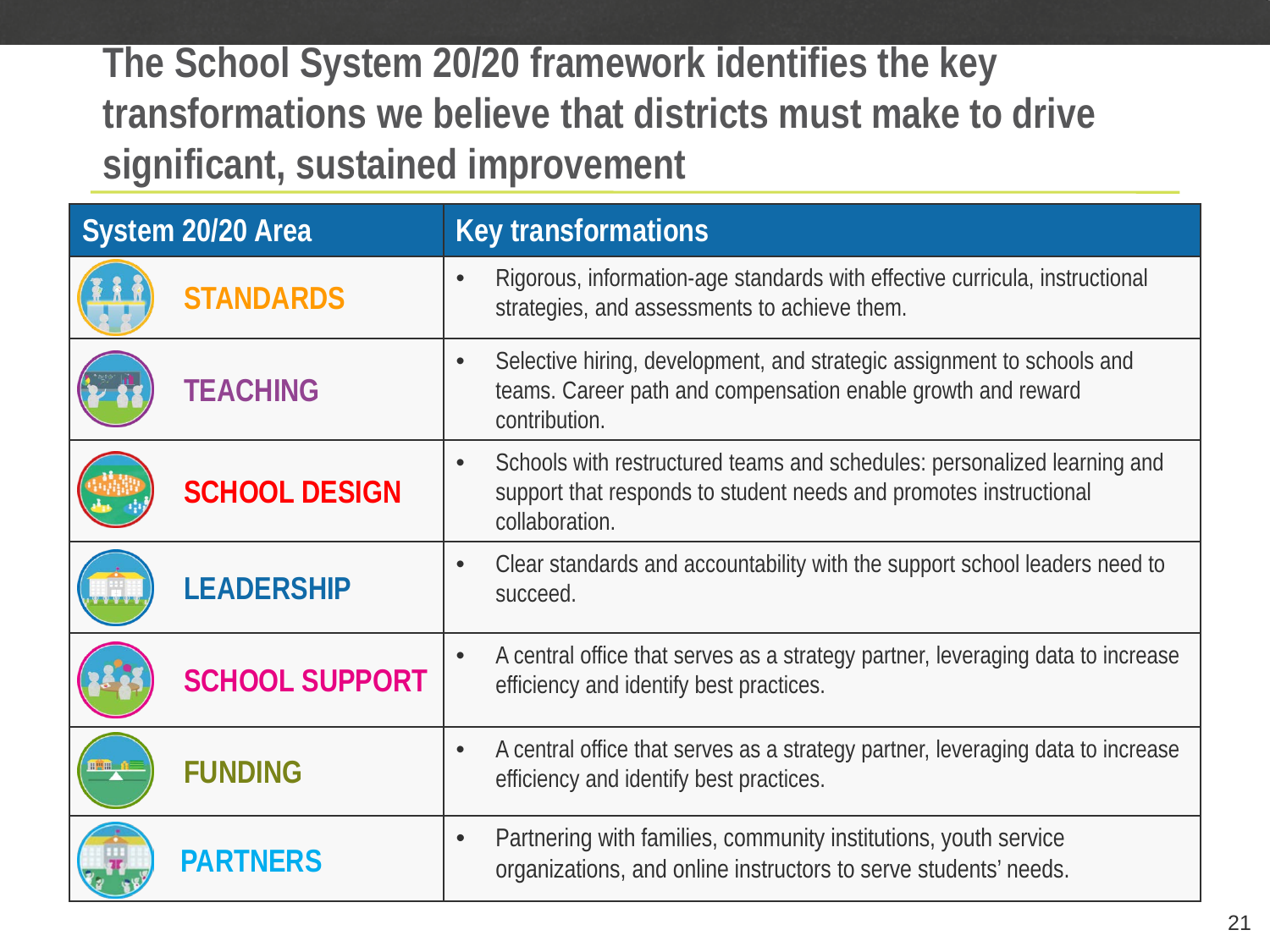### **For over a decade, DPS has undertaken a broad array of structural changes aimed at many of these key levers**

| System 20/20 Area               | <b>DPS Actions</b>                                                                                                                                                                                                                            |  |  |  |
|---------------------------------|-----------------------------------------------------------------------------------------------------------------------------------------------------------------------------------------------------------------------------------------------|--|--|--|
| <b>STANDARDS</b>                | Development of CCRS readiness assessment for schools<br>$\bullet$<br>Creation of curriculum and instructional support resources<br>$\bullet$                                                                                                  |  |  |  |
| <b>TEACHING</b>                 | Implementation of LEAP<br>$\bullet$<br>Teacher leadership program<br>$\bullet$<br>Incentives to attract teachers to highest-need subjects and schools<br>$\bullet$<br>Cross-district year-long plan for professional development<br>$\bullet$ |  |  |  |
| <b>SCHOOL</b><br><b>DESIGN</b>  | Increased school level flexibility<br>$\bullet$<br>Focus on whole child<br>$\bullet$                                                                                                                                                          |  |  |  |
| <b>LEADERSHIP</b>               | Expanded principal pipeline and development programs<br>$\bullet$<br>Implement LEAD<br>$\bullet$<br>Incentives to attract and retain effective principals in high-need schools<br>$\bullet$                                                   |  |  |  |
| <b>SCHOOL</b><br><b>SUPPORT</b> | Data systems<br>$\bullet$<br>Accountability system<br>$\bullet$<br>Lower instructional superintendent ratios, especially for turnaround<br>$\bullet$<br>schools                                                                               |  |  |  |
| <b>FUNDING</b>                  | Shared funding system across charter and district run schools<br>$\bullet$<br>Incorporation of ELL weights into funding system<br>$\bullet$<br>Active management of school portfolio across district-run and charter<br>$\bullet$<br>schools  |  |  |  |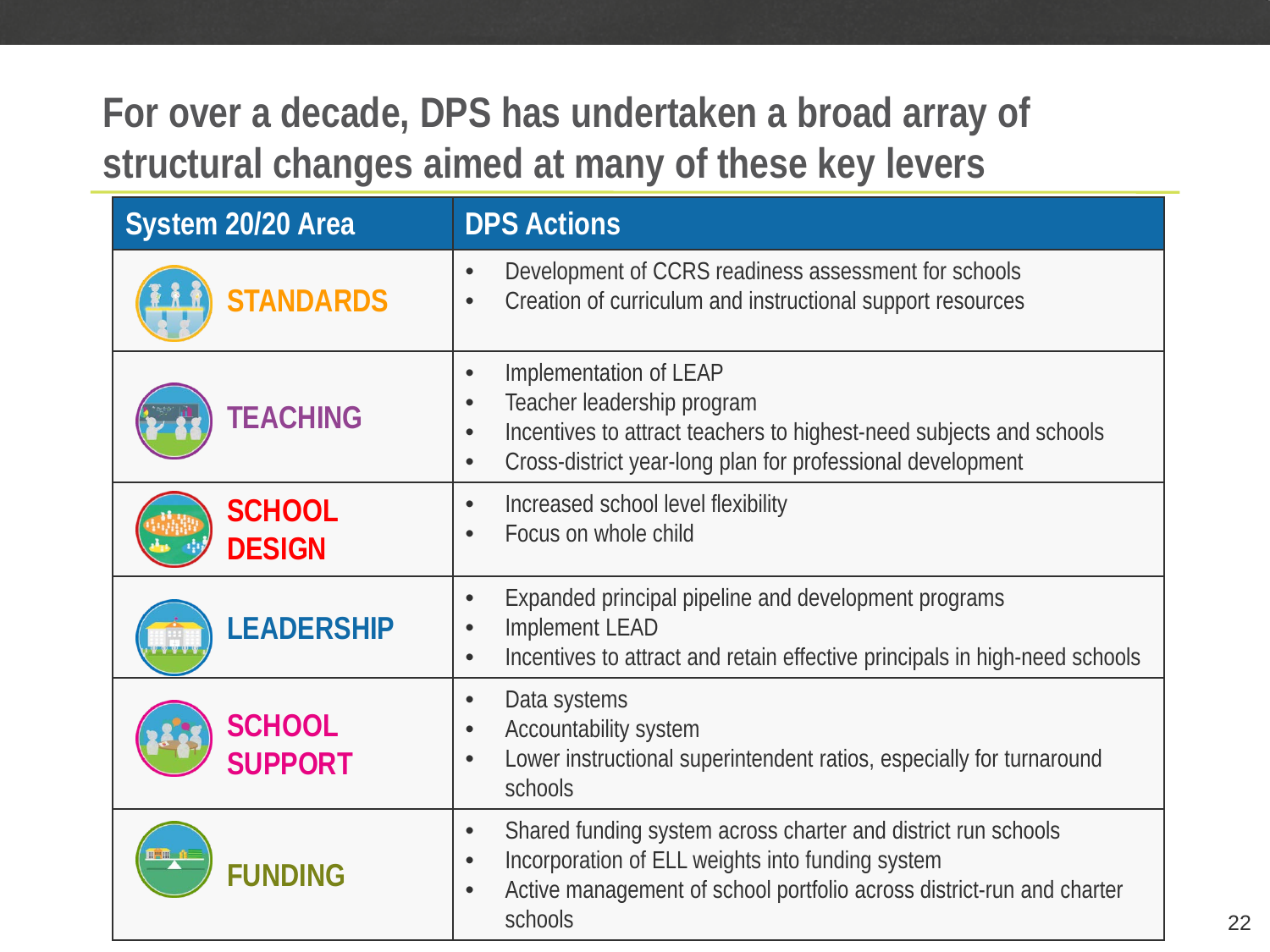# **The result is a measurable improvement in system conditions and practice & resource use**

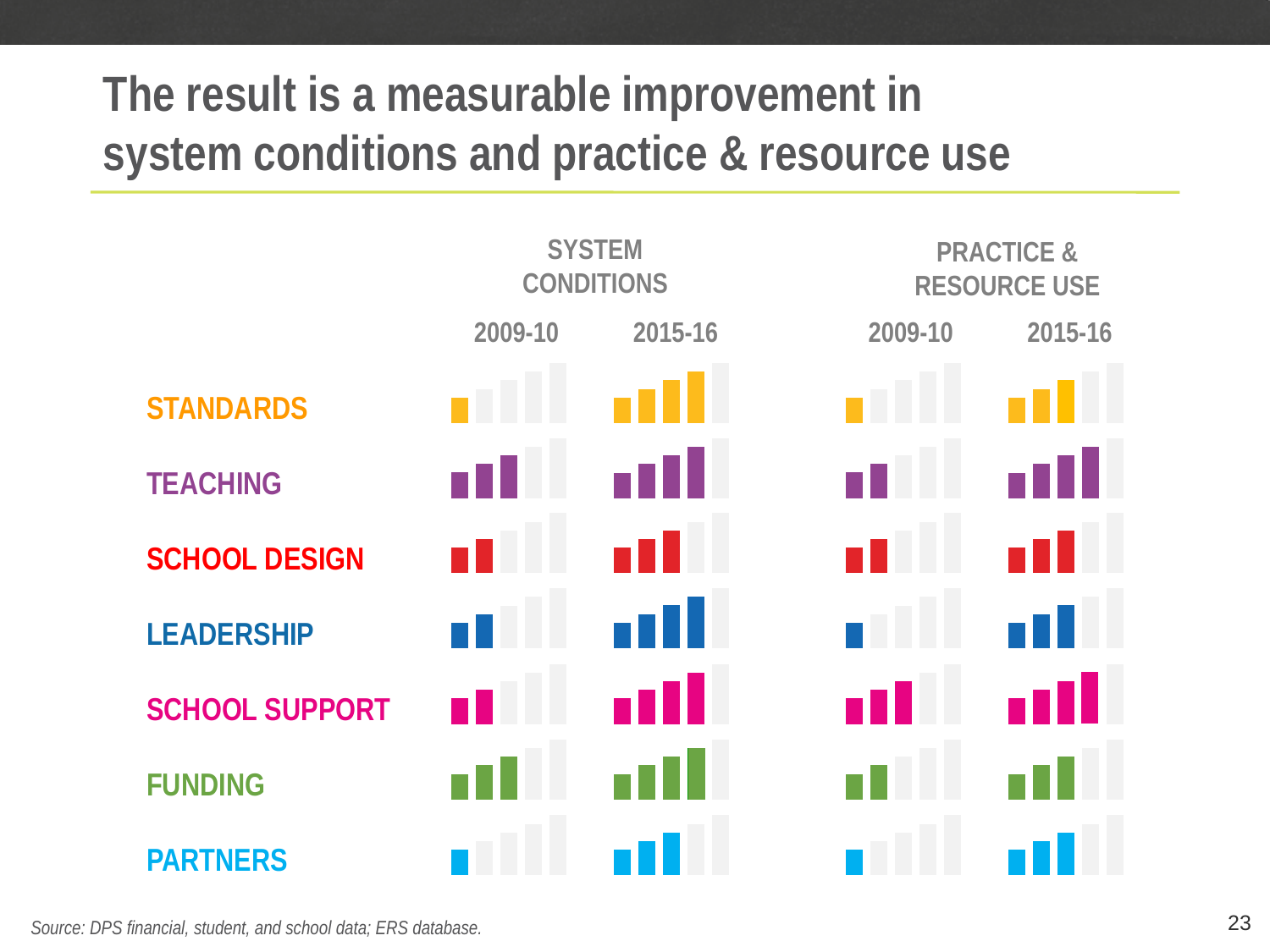# **These efforts have created the most strategic enabling conditions of any district we've studied**

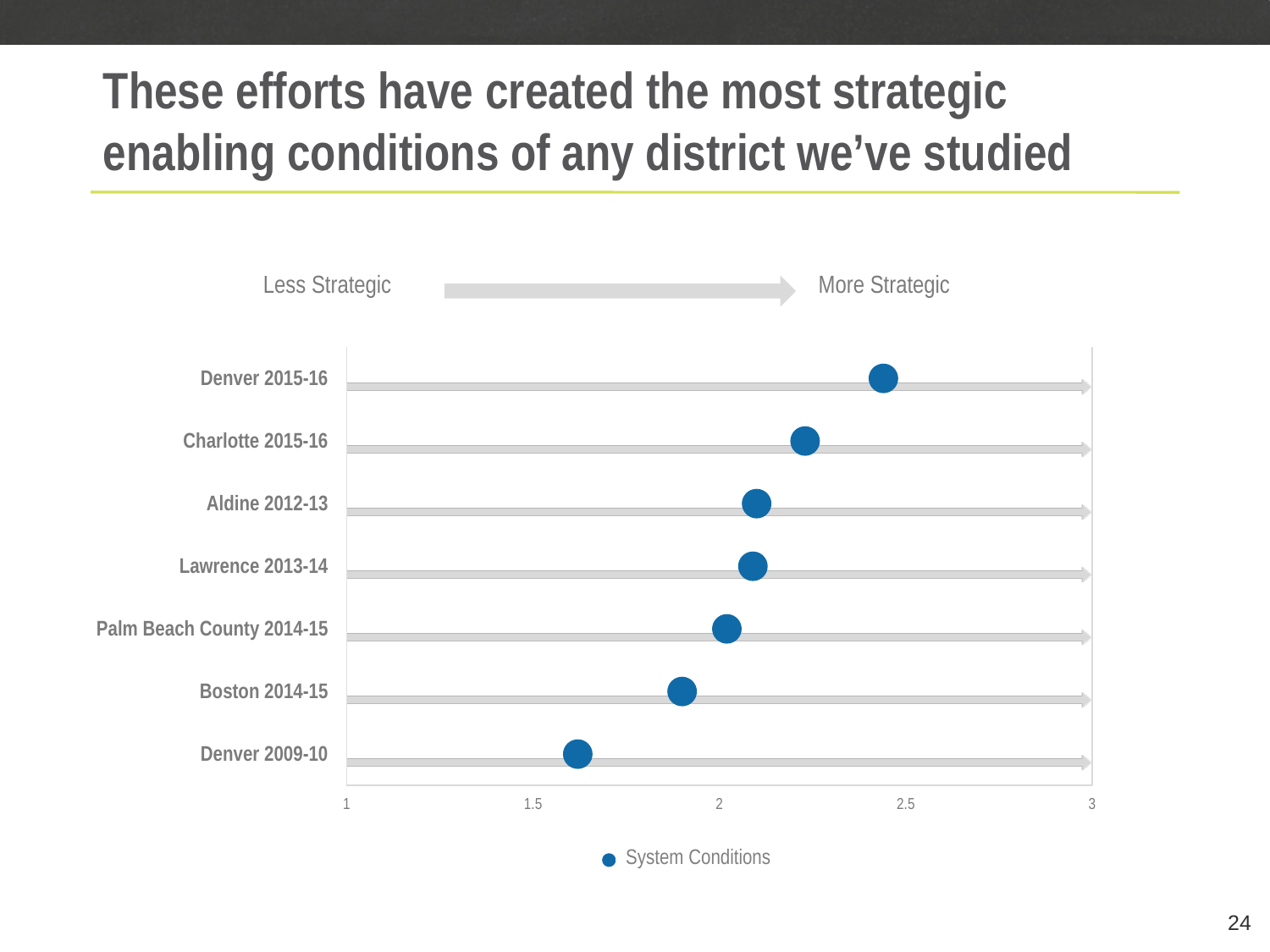### **Practice & resource use in DPS lags system conditions, but is also among the leaders of districts we've studied**

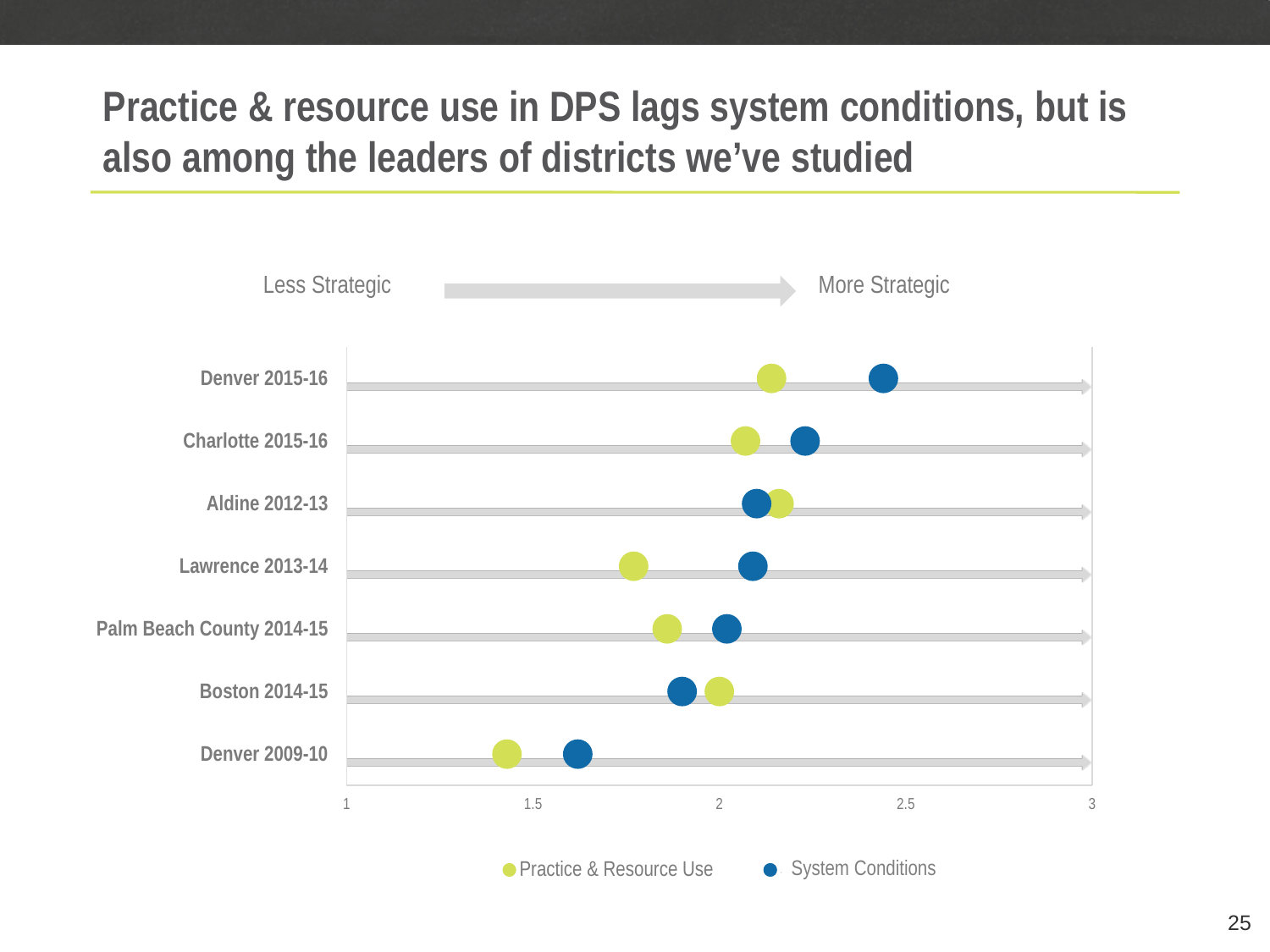# **Key Funding & Portfolio findings**

- **DPS** is unique in how you have leveraged you chartering authority to *create a more level playing field across district-run and charter schools*
	- Willingness to put teeth into accountability systems by closing chronically underperforming schools
	- Strategic approach to opening new schools that avoids the unplanned and fragmented enrollment impacts on surrounding schools often seen in other districts
	- Deliberately moving beyond choice to increase equity of access
	- Implementation of single system designed to ensure equitable funding across all schools
- *This approach has resulted in better options for students*
	- Increase in high quality seats across all regions; largest in regions with fewest high quality seats
	- More similarity in student needs between district-run and charter schools than in many districts
- *But high quality options are still lagging in some high need regions*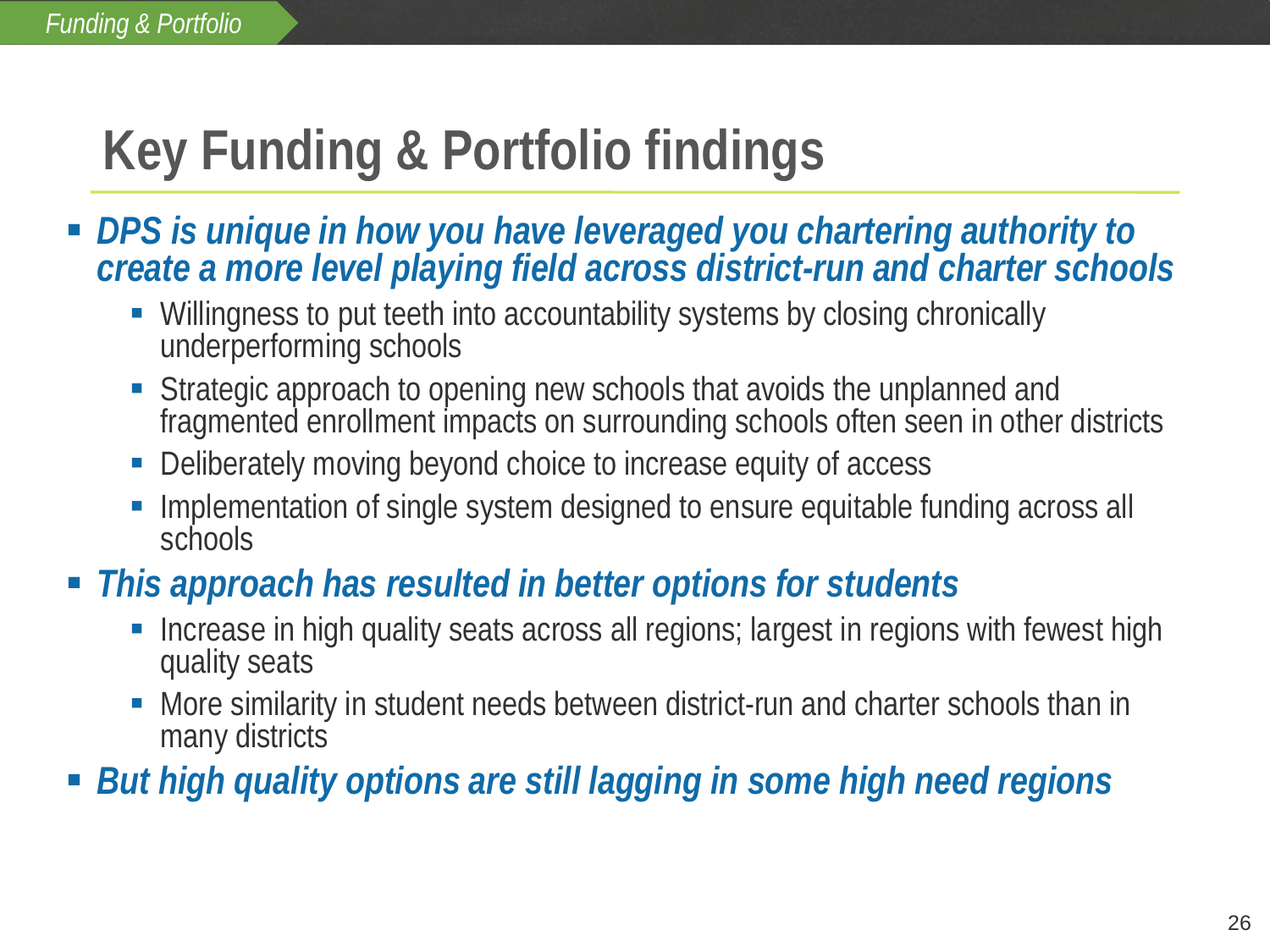*Funding & Portfolio*

#### **DPS has the most sophisticated portfolio management approach of all districts we've studied**







**Metric # Metric Less More Strategic Strategic** School opening and closing decisions support **CMS®** long-term portfolio goals. The district calculates the cost of different school types and has a 50 I S clear plan for staffing small and specialty schools to balance access Funding and Portfolio Funding and Portfolio The district has deliberately created a portfolio of school governance types and decision models (e.g., charter, autonomy) to reflect district Portfolio capacity and to meet the needs of the students in the district. The district has deliberately created a portfolio of school grade levels and sizes to meet the needs of the students in the district. The district has deliberately created a portfolio of school program cms offerings (e.g., magnet, academy, specialized programming, themed schools) to meet the needs of the students in the district. The district proactively balances the number of seats by deliberately reducing the number of seats at one school when seats are added at cms another.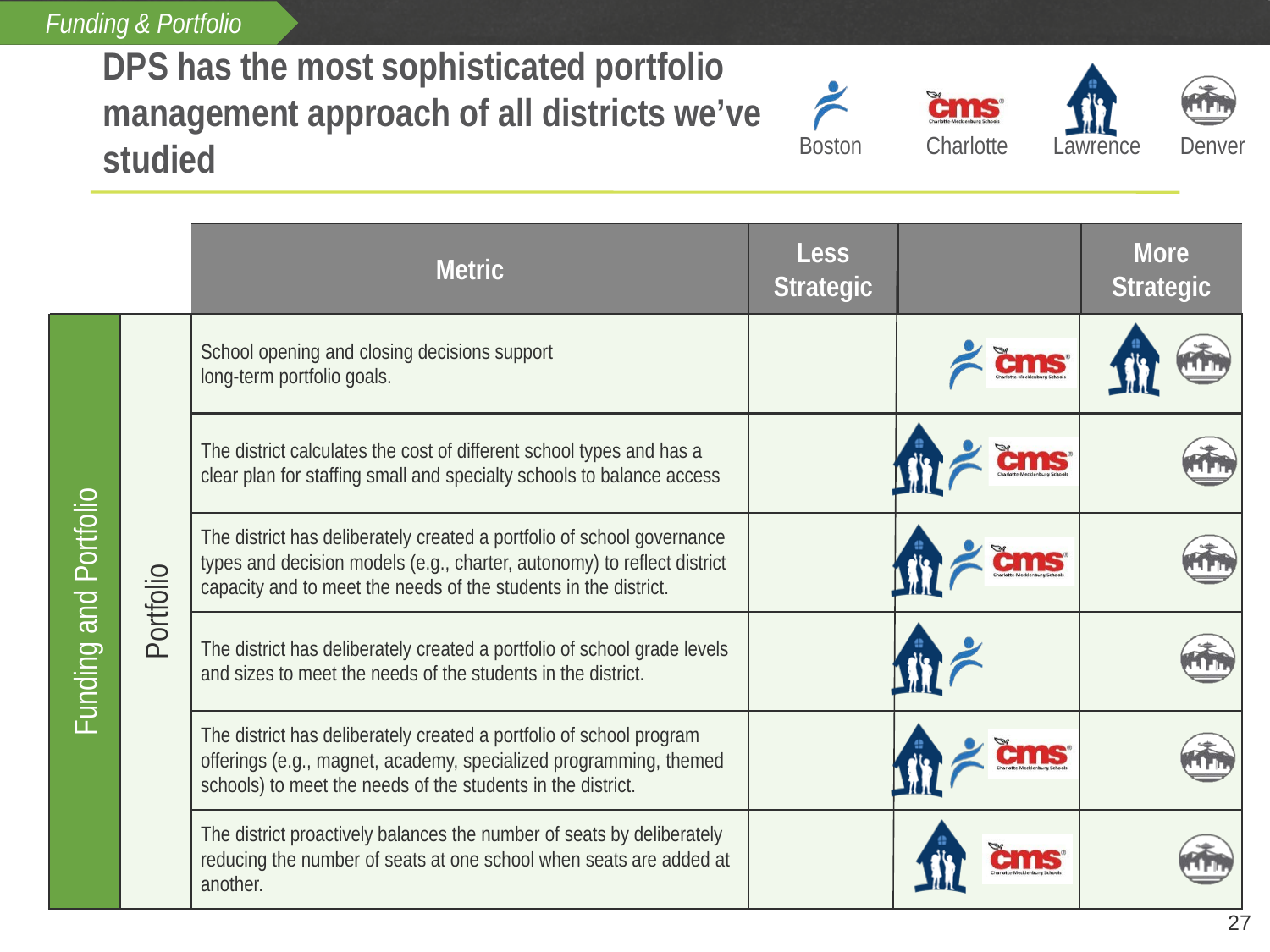### **Across the district, the number of high-quality seats has increased most in areas with the lowest access**

#### 27% 28% 34% 57% 68% 31% 41% 44% 60% 67% 0% 10% 20% 30% 40% 50% 60% 70% 80% Far Northeast **Northwest** Northwest Southwest **Near Northeast** Southeast  $\Box$  09-10  $\Box$  15-16 15-16 % Poverty 81% 78% 89% 58% 45%

Percent of Students in High-Quality Seats by Year

28 *Source: DPS school enrollment and performance data 09-10 and 15-16*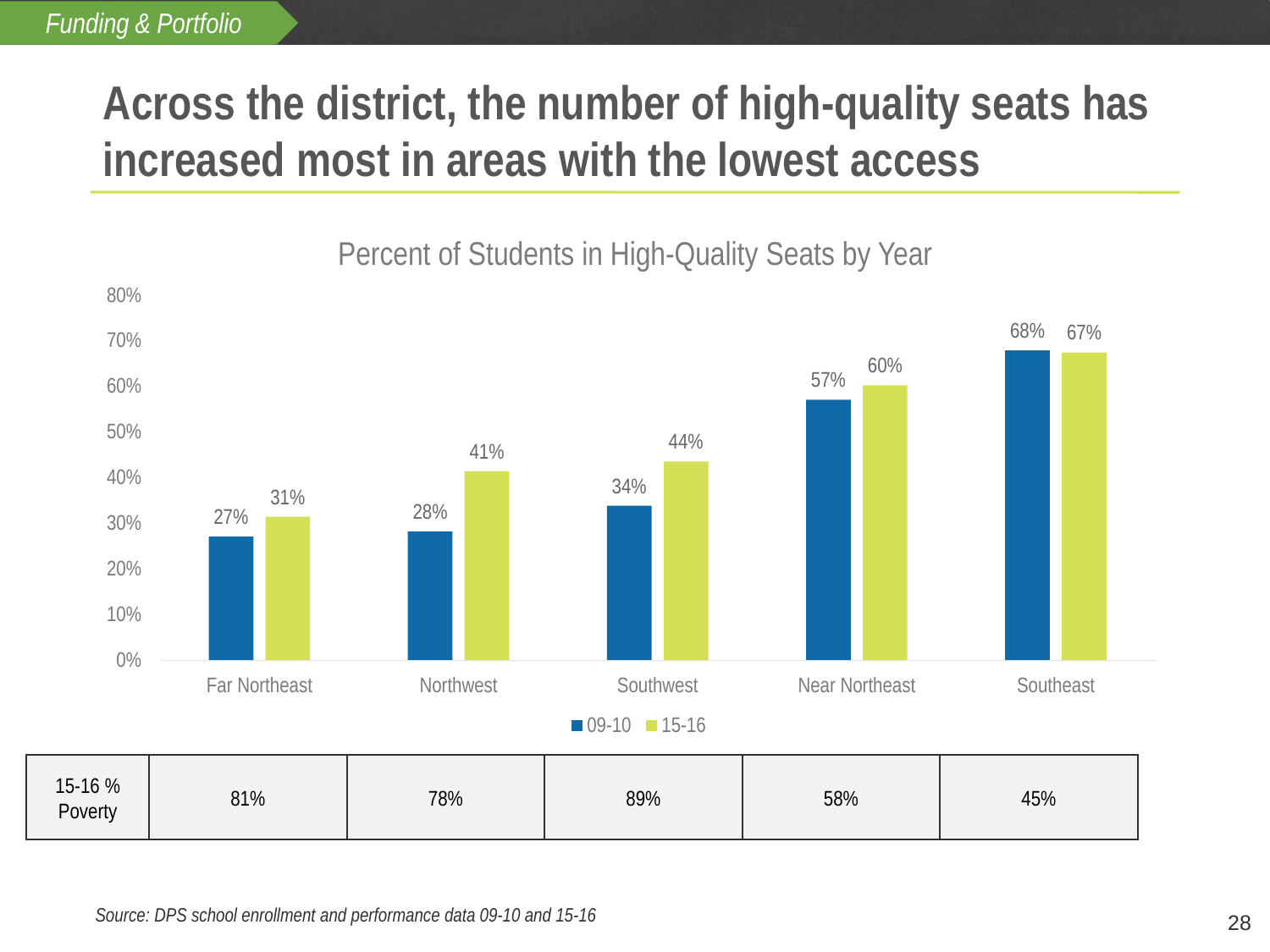#### *Funding & Portfolio*

### **DPS has more similarity in student needs between charter and district-run schools than we see in many other districts**







% Non-White





% Incoming Proficiency *6th Grade ELA*



*Source: DPS school enrollment 09-10 and 15-16*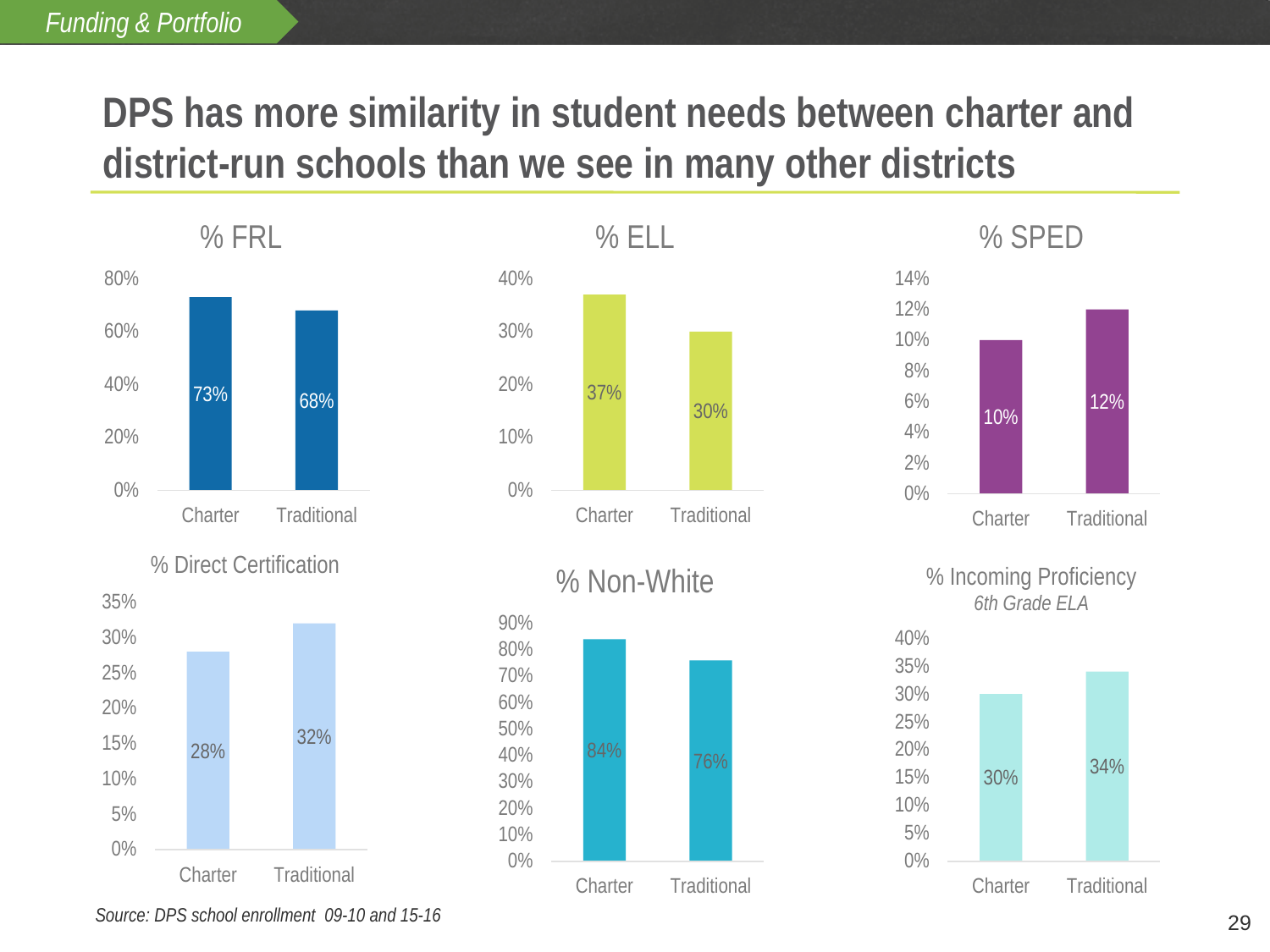# **But access for high-need students still lags behind**

#### Percent of Students in High-Quality Seats, 2015-16

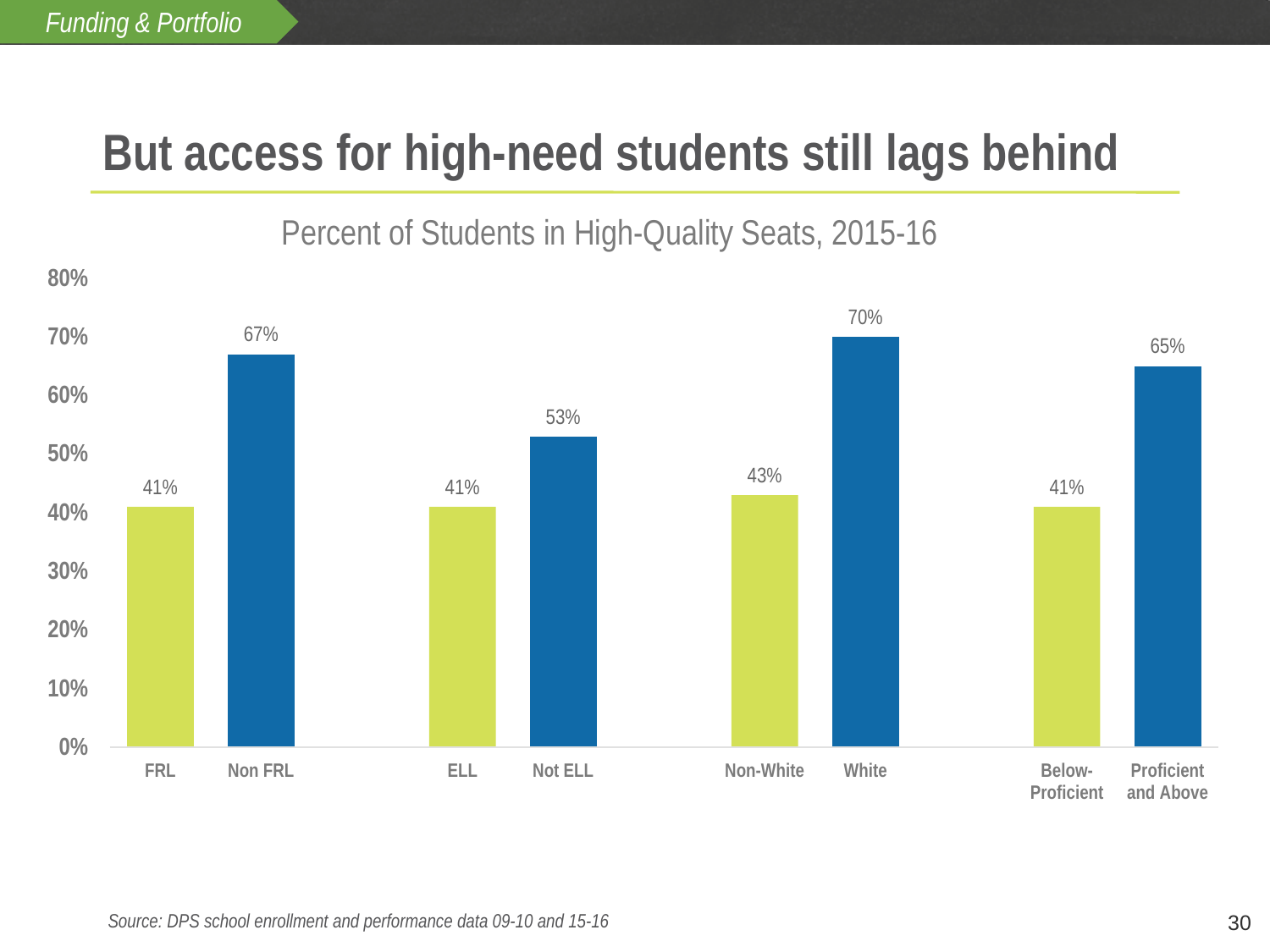# **Key Teaching and Leadership Findings**

- *DPS investment in LEAP, LEAD and growth supports for teachers and leaders seems to be paying off*
	- **Increased rigor in teacher evaluation**
	- High retention of strongest performers coupled with relatively higher attrition of lowest performers
- *But high need schools are lagging in teacher and leader stability and quality*
	- Turnover and % novice teachers and leaders is much higher in higher need schools
	- ProComp incentives for priority schools compete with incentives for high growth/high performing schools
	- **Schools are not consistently maximizing the opportunities** provided by the district, particularly around the hiring timeline, and teacher leaders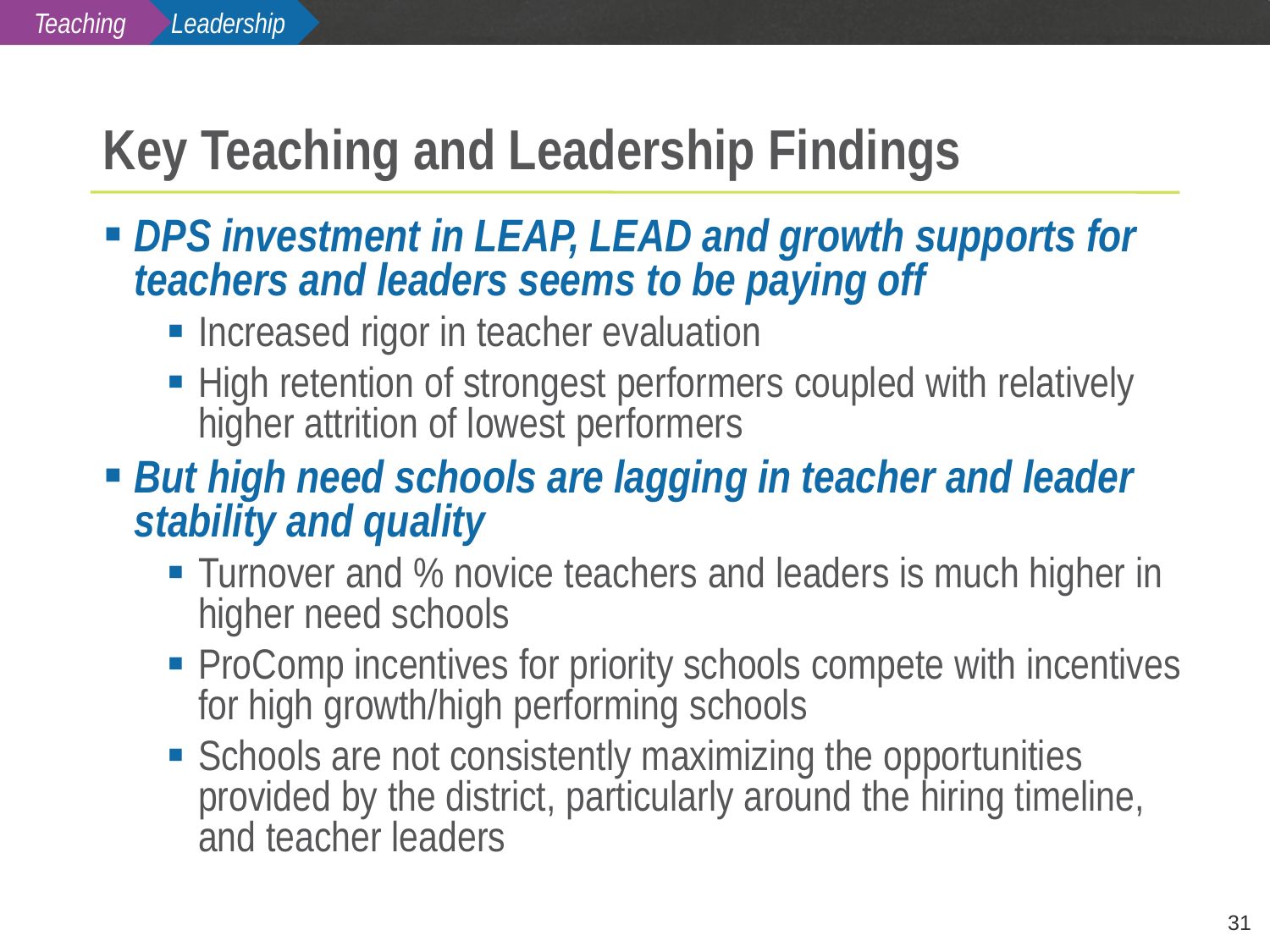## **DPS' highest performing teachers are also most likely to stay, which is a leading indicator of teaching quality**

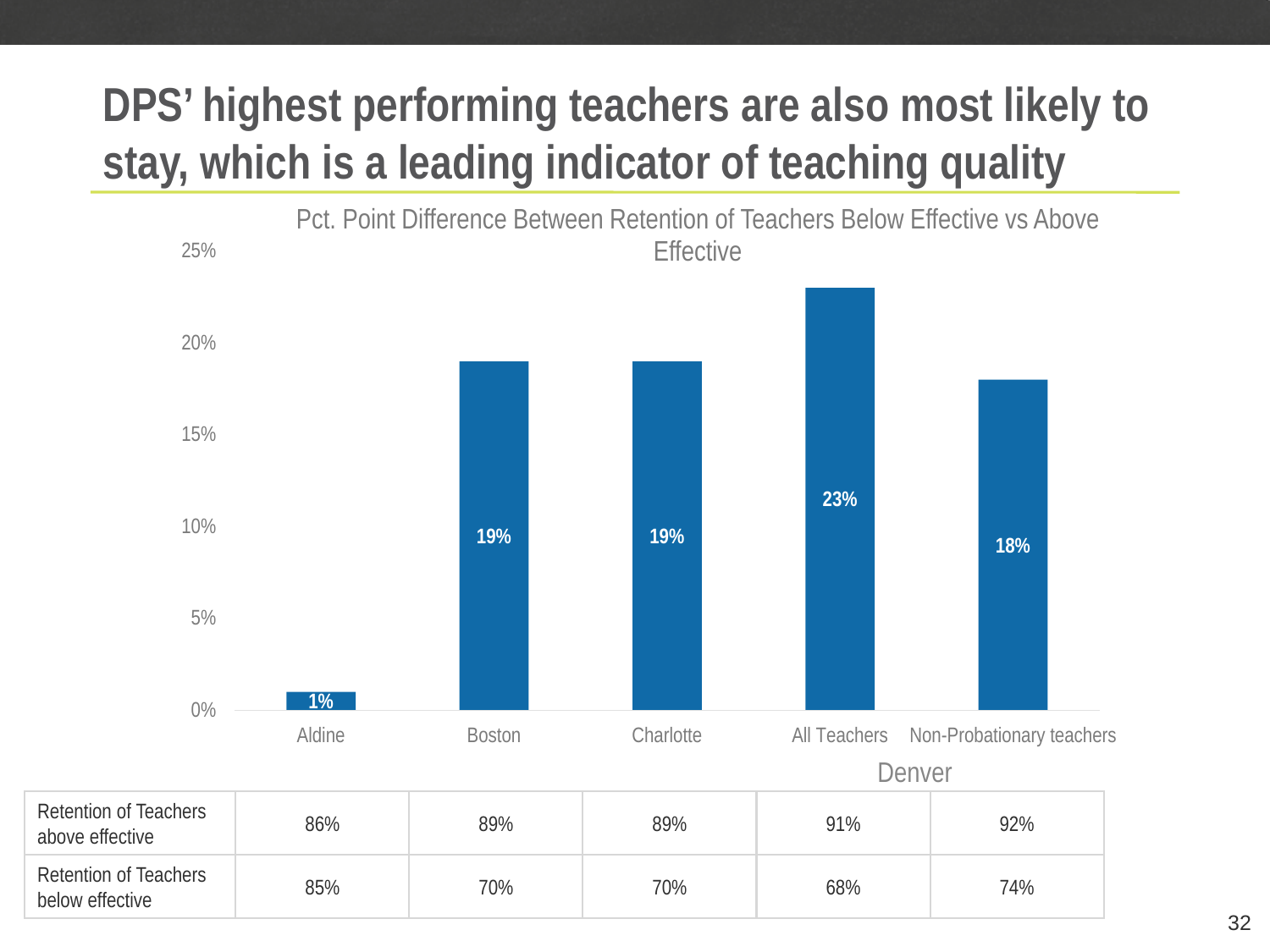### **However, low-performing schools tend to have a higher share of novice teachers and higher attrition rates**

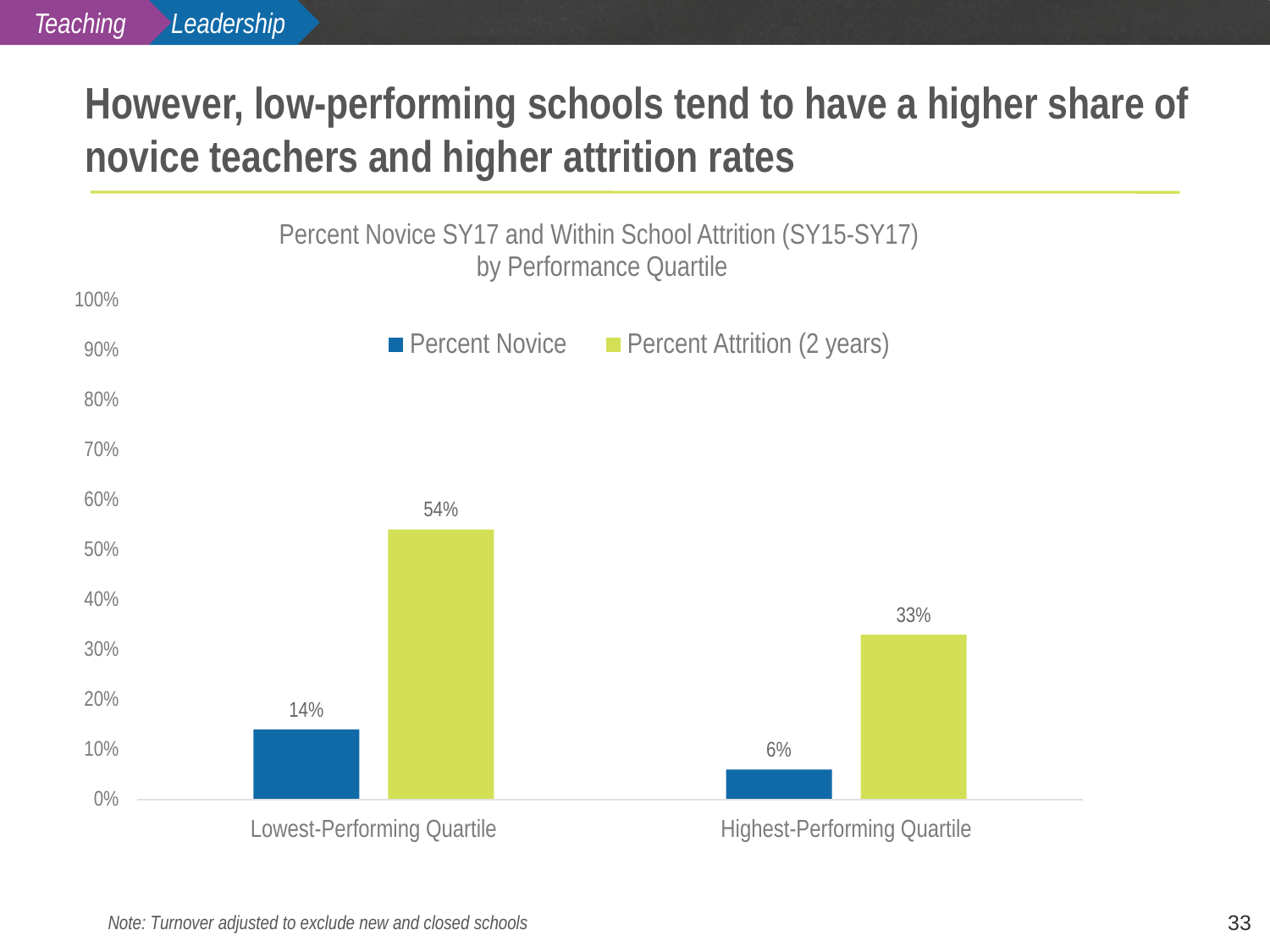# **Key School Design/Standards/School Support Findings**

- *DPS has implemented strong enabling conditions and supports for school improvement*
	- **School-level flexibilities**
	- Curriculum, assessments, and instructional support
	- **-** Instructional superintendent support targeted to lowest performers
- *But these conditions do not consistently result in strategic school designs that meet the needs of all students and teachers*
	- Lack of consistent, adequate, high-quality collaborative planning time is constraining shifts in instructional practice
	- Inconsistent matching of talent and time to student need within schools is a missed opportunity to improve student outcomes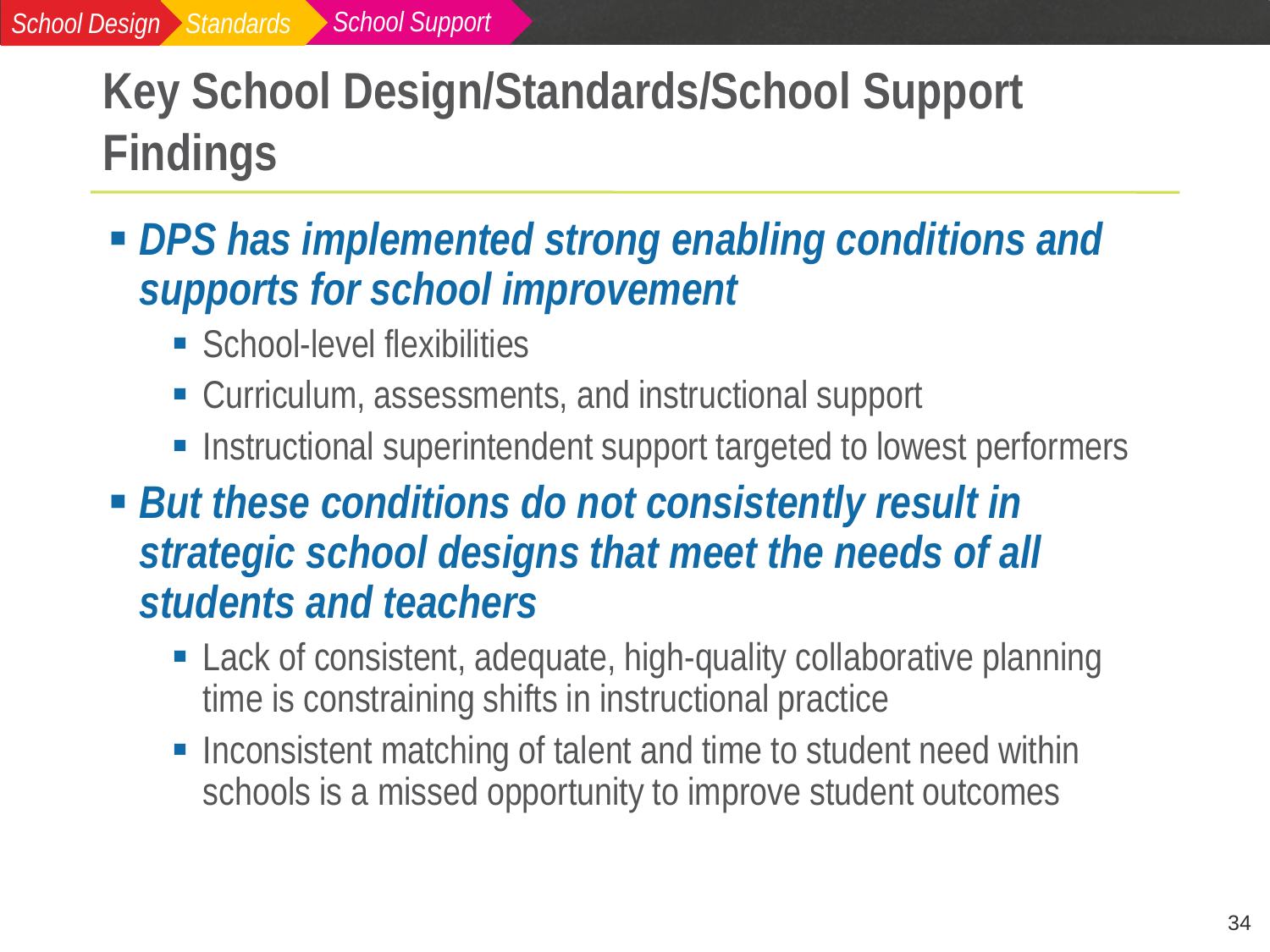#### *School Design Standards School Support*

# **DPS schools have more flexibility than comparison districts**







|                              |                                                                                                                      | <b>Metric</b>                                                                                                                                                                              | Less Strategic |     | <b>More</b><br><b>Strategic</b> |
|------------------------------|----------------------------------------------------------------------------------------------------------------------|--------------------------------------------------------------------------------------------------------------------------------------------------------------------------------------------|----------------|-----|---------------------------------|
| School Design<br>Flexibility |                                                                                                                      | Schools have flexibility over how they spend their<br>budget, including class size and staffing ratios,<br>and can trade staff positions, positions for \$, and<br>\$ for positions.       | ems            | 211 | čms                             |
|                              |                                                                                                                      | Schools have the flexibility to hire teachers whose<br>skills and expertise match school and student<br>needs.                                                                             |                |     |                                 |
|                              | Schools have the flexibility to make schedule<br>changes without a contract renegotiation or a full<br>faculty vote. |                                                                                                                                                                                            |                |     |                                 |
|                              |                                                                                                                      | Schools have the flexibility to vary special<br>education service and instructional models as<br>long as they meet IEP requirements.                                                       |                |     | <b>Cms</b>                      |
|                              |                                                                                                                      | Schools have the flexibility to vary teacher teams,<br>assignments, and schedules with data support in<br>order to provide time for collaboration and match<br>resources to student needs. |                |     |                                 |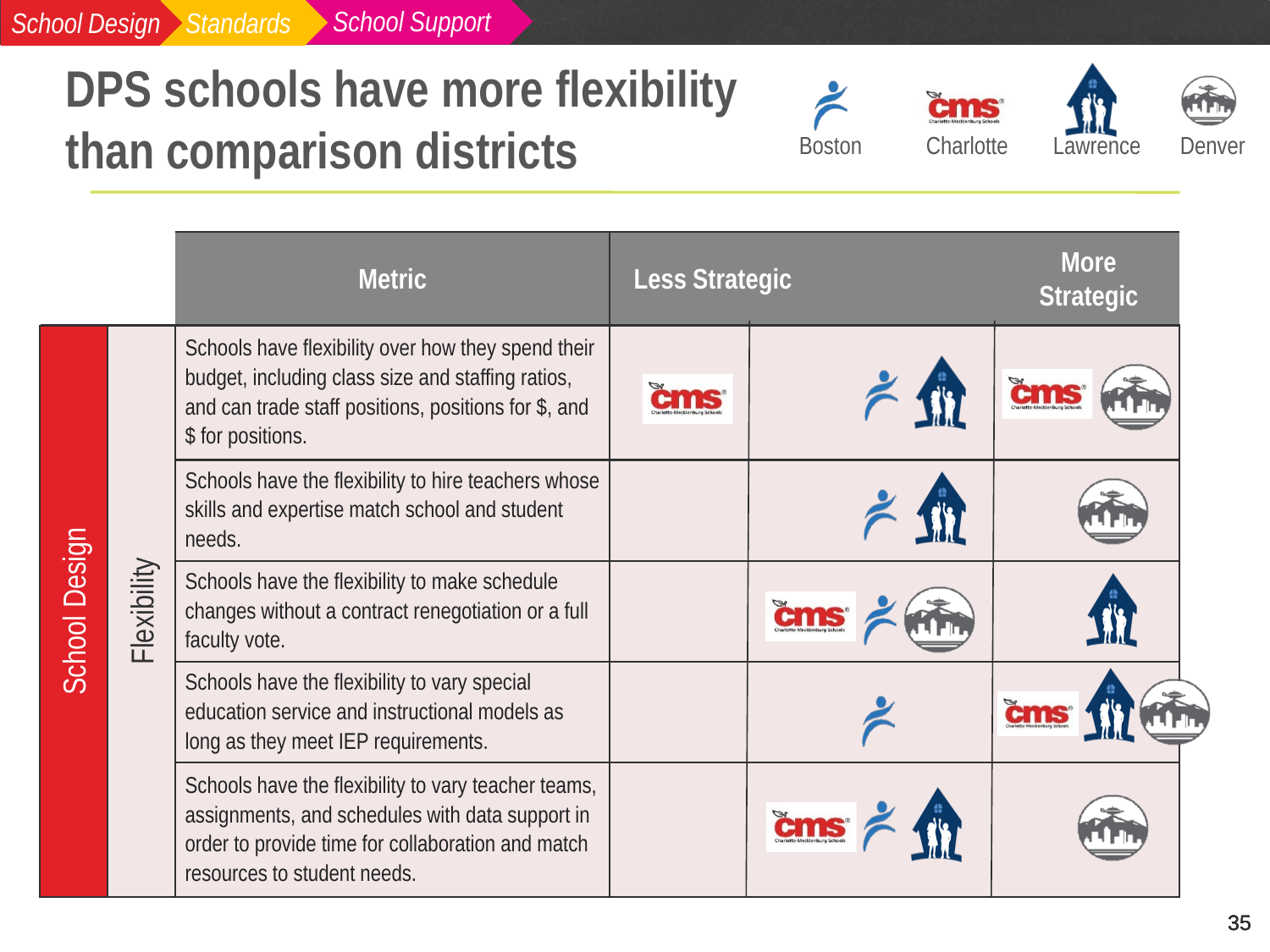# **Looking forward**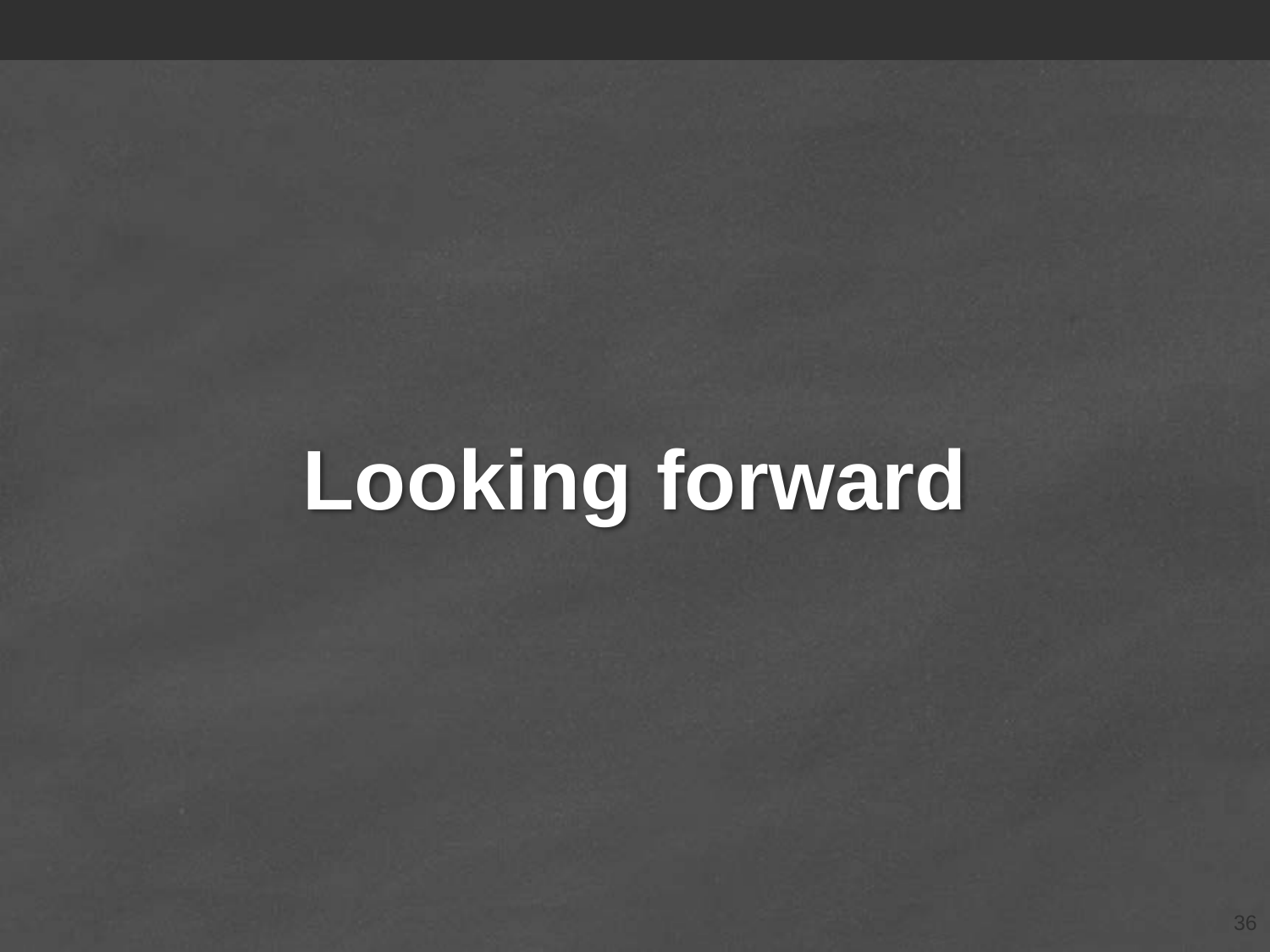# **Denver's 2020 goal is even more ambitious than its already impressive gains**



**2004 2005 2006 2007 2008 2009 2010 2011 2012 2013 2014 2015 2016 2017 2018 2019 2020**

37 *Source: CDE website-DPS student performance data, 2004-2014; ERS projection*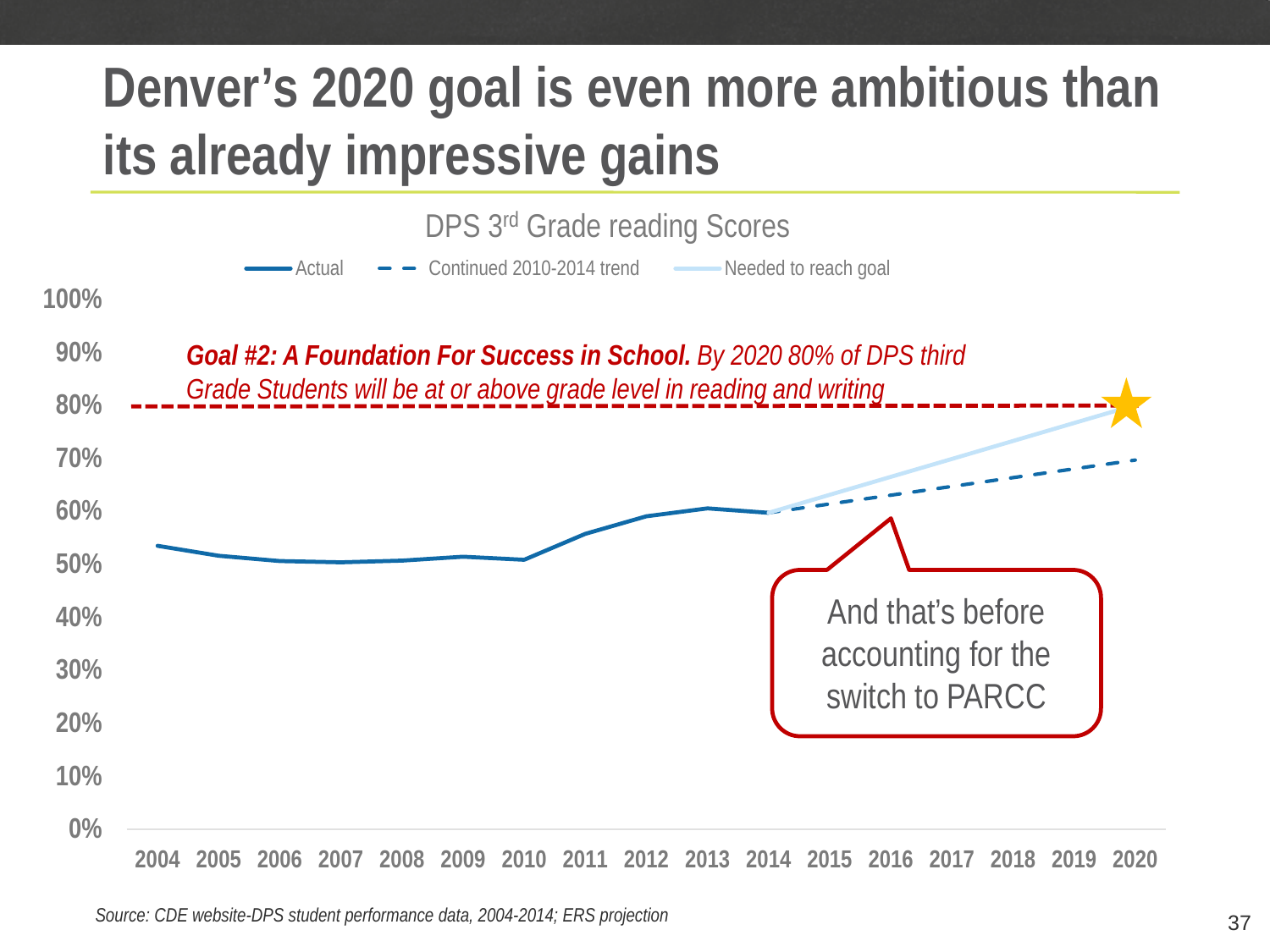### **Reaching DPS' 3rd grade reading goals will require greater gains than those seen in even the most successful districts**



*Source: ERS database, DPS performance data, Denver 2020 plan*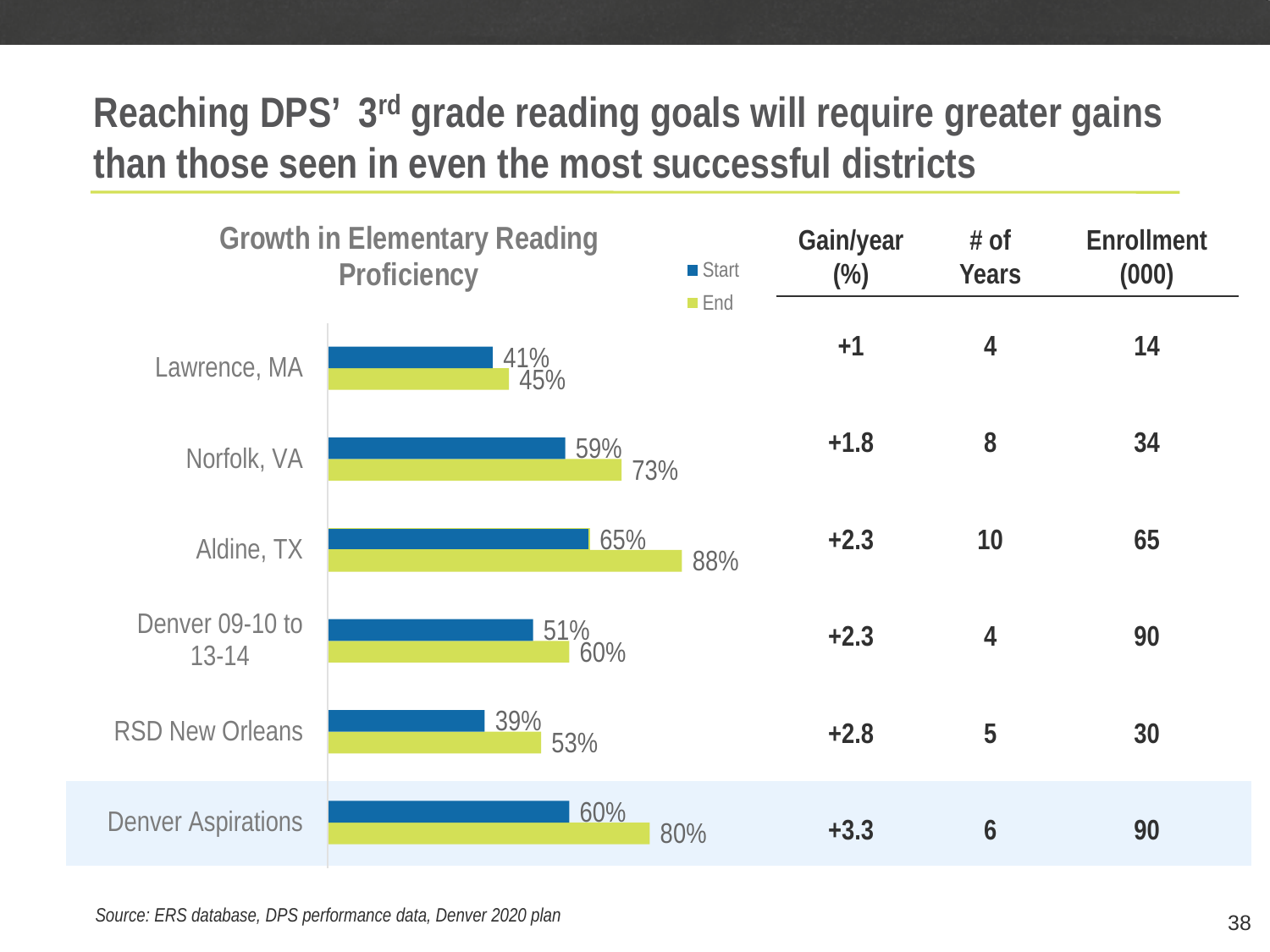### **And while system-wide efforts have raised performance for all, significant achievement gaps remain**



FRL- Non FRL Achievement Gap, ELA

#### *Source: 2004-2014 TCAP data for all tested grades from CDE website*

*Note: we limited this view to TCAP data because only one year of PARCC data is publicly available disaggregated by FRL status to date.*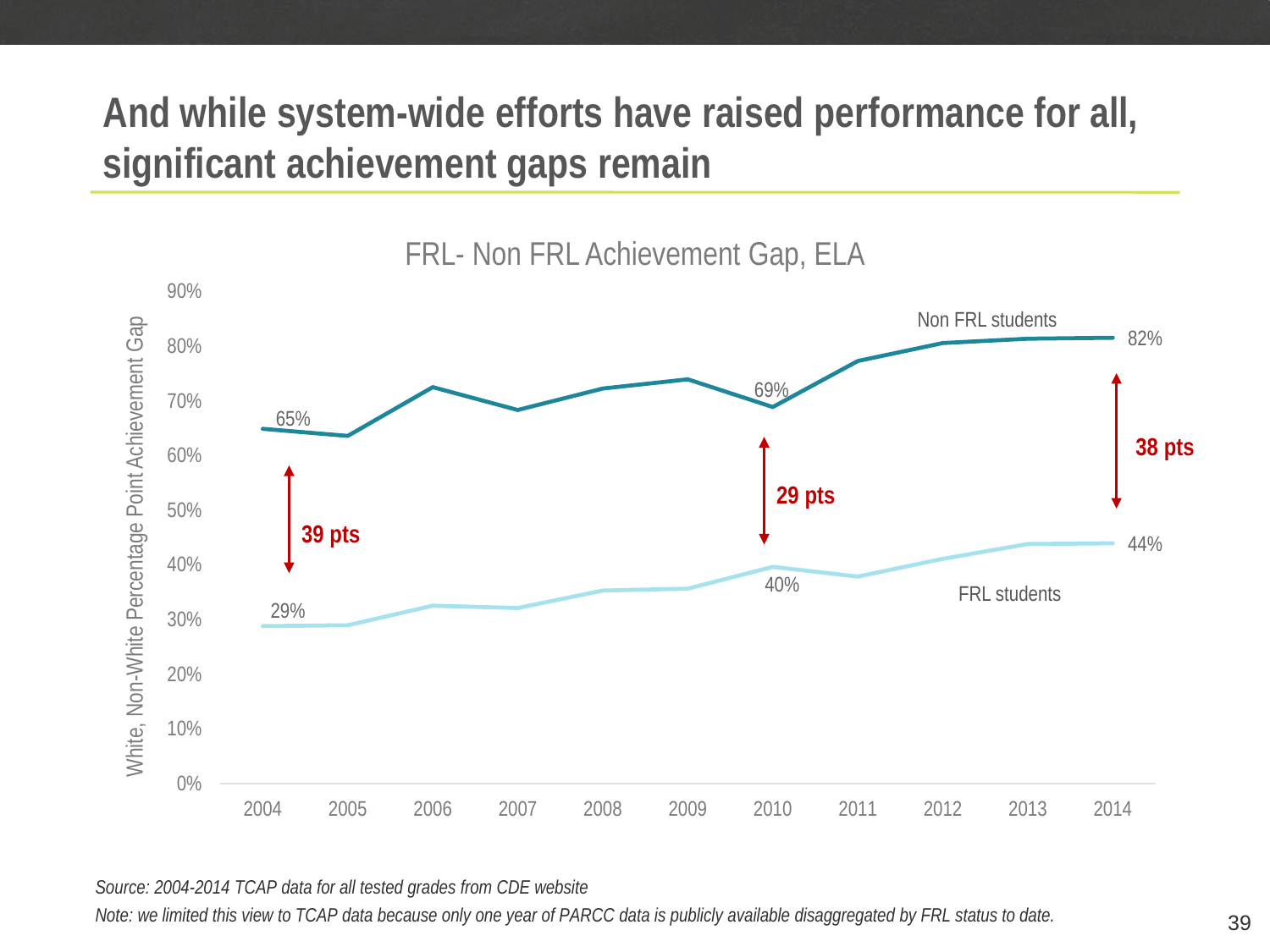**Targeting support to high-need schools and students will be key to continuing progress and closing gaps**

 *Focus portfolio management efforts on maintaining and increasing equity as demographics shift* 

Leverage portfolio management and student enrollment processes to maximize opportunities for high-needs students including strategic deployment of proven models and operators and policies that encourage integration in gentrifying neighborhoods.

### *Leverage talent management to support high need schools*

Continue work to build structures to help lower performing/higher need schools attract, develop and retain talent, including increasing support for the high number of new teachers in these schools.

#### *Support schools in implementing high-quality strategic school designs*

Improve support for school leaders to implement strategic school designs and strong professional learning practices in order to turn district-wide systems into on the ground changes that improve student performance.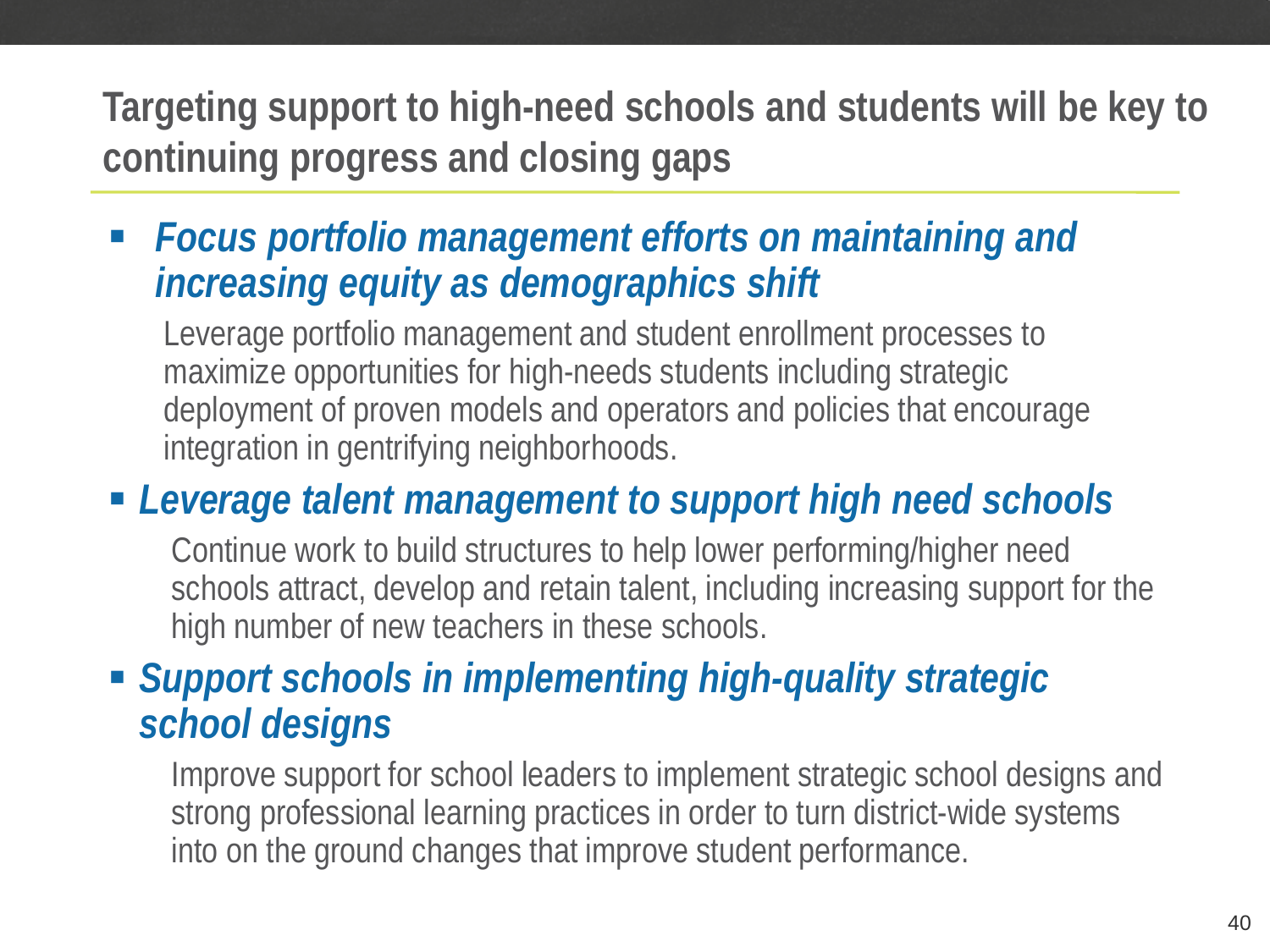## **DPS' journey holds valuable lessons for any district working to transform student outcomes**

 *The importance of creating effective system supports through a sustained and integrated redesign approach*

DPS' systematic creation of the enabling structures and conditions for high-quality schools across all of the School System 20/20 areas has steadily improved performance in districtrun schools and should continue to drive improvement into the future.

 *The power of a system-wide approach to human capital management* DPS' has focused on creating the conditions to attract, develop and retain high performing teachers and leaders across all areas of the system including evaluation, compensation and career paths and professional development.

#### *The value of deliberate portfolio management*

DPS has accelerated overall district performance growth through a deliberate approach to portfolio management coupled with its chartering authority. Notably, this has also avoided the unplanned under-enrollment and performance degradation in district schools that too often accompanies charter growth.

 *The challenge of driving from enabling conditions through to practice*  Translating strong enabling conditions into school-level changes in practice and resource use requires active support to build capacity and change behaviors.